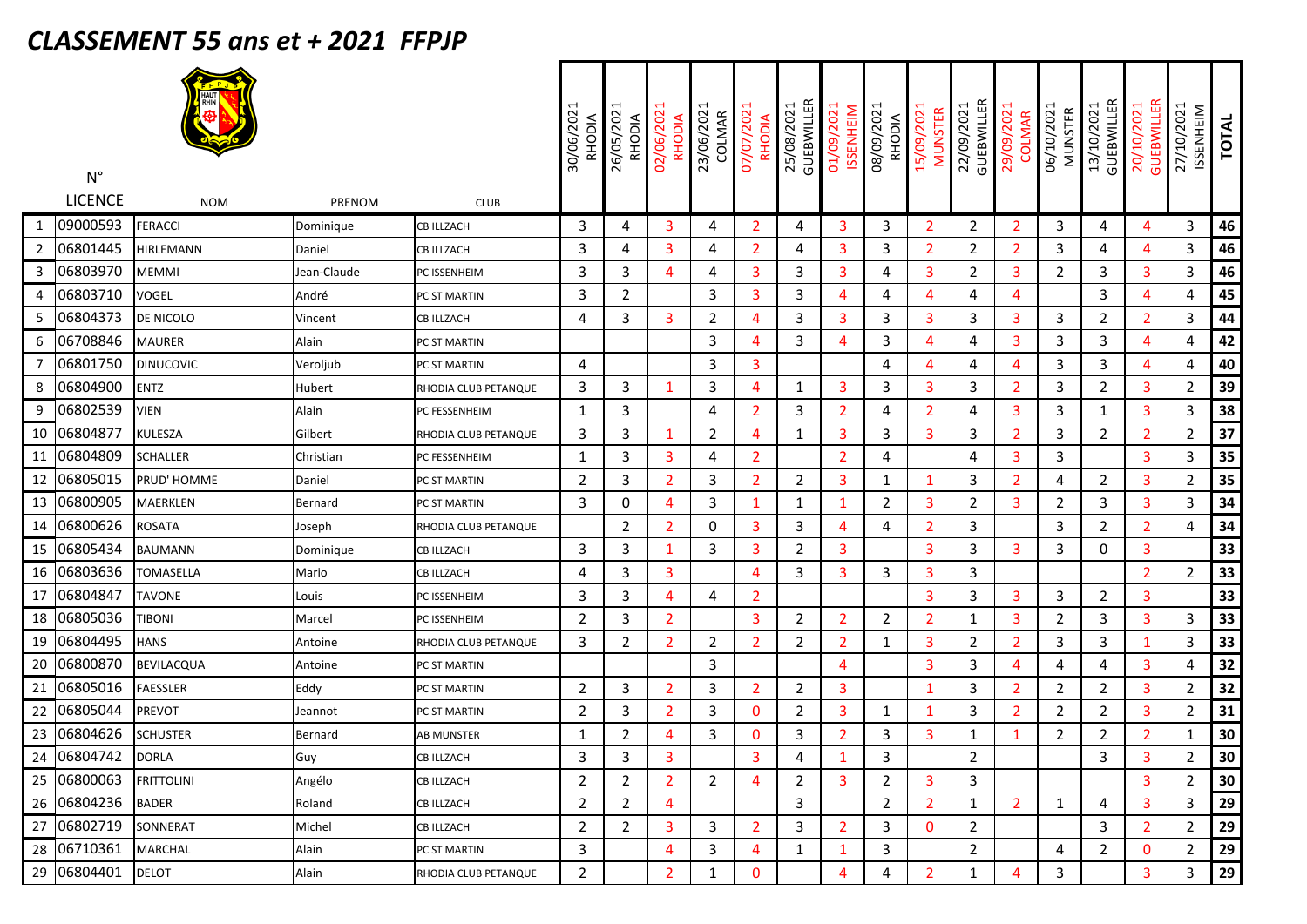| 30 | 06805143    | <b>MAKOWSKY</b>     | Karlheins       | RHODIA CLUB PETANQUE | 2              | $\overline{2}$ | 2              | 2              | 1              | 0              | $\overline{2}$ | 1              | 3              | 2              | 2              | 3              | 3              | 1              | 3              | 29 |
|----|-------------|---------------------|-----------------|----------------------|----------------|----------------|----------------|----------------|----------------|----------------|----------------|----------------|----------------|----------------|----------------|----------------|----------------|----------------|----------------|----|
| 31 | 06804301    | <b>TABAGLIO</b>     | Hervé           | RHODIA CLUB PETANQUE |                | 3              | 1              | $\overline{2}$ |                | 1              | 3              | $\overline{2}$ | 3              | 3              | $\overline{2}$ | 3              | $\overline{2}$ | $\overline{2}$ | $\overline{2}$ | 29 |
| 32 | 06805103    | <b>WETTERER</b>     | René            | PC FESSENHEIM        | $\overline{2}$ | 3              | 3              | 2              | $\overline{2}$ | $\overline{2}$ | $\overline{2}$ | $\overline{2}$ | 2              |                | 3              |                | $\overline{2}$ |                | 3              | 28 |
| 33 | 06864297    | <b>KOEBERLE</b>     | Jacques         | PC ST MARTIN         | 3              | 0              | 4              | 3              | $\mathbf{1}$   | 1              | $\mathbf{1}$   | $\overline{2}$ | 3              | $\overline{2}$ | 3              | $\overline{2}$ | 3              |                |                | 28 |
| 34 | 06804355    | <b>SCHMITT</b>      | Jean-Pierre     | PC ST MARTIN         |                |                |                | 3              |                |                | 4              |                |                | $\overline{2}$ | 4              | 4              | 4              | 3              | 4              | 28 |
| 35 | 06805335    | <b>MAUCIERI</b>     | Jean            | CB ILLZACH           |                |                | $\mathbf{1}$   |                | $\overline{4}$ | 2              | 3              | $\overline{2}$ | 3              | 3              | 1              |                | 3              | 3              | $\overline{2}$ | 27 |
| 36 | 06805165    | <b>GRESS</b>        | Roland          | PC GUEBWILLER        |                |                | 3              |                |                | 3              | $\overline{2}$ |                | 4              | 3              | 3              | 2              | 3              | $\overline{2}$ | $\overline{2}$ | 27 |
| 37 | 06804646    | <b>FREYHEIT</b>     | Patricia        | PC ISSENHEIM         | $\overline{2}$ | 4              | 3              | $\mathbf{1}$   | $\overline{2}$ | $\overline{2}$ |                | 1              | 2              | 3              | $\overline{2}$ | 1              | $\mathbf 0$    | $\overline{2}$ | $\overline{2}$ | 27 |
| 38 | 06805300    | <b>WARET</b>        | Jean-Louis      | PC ISSENHEIM         |                |                | 2              |                | 3              | 3              | $\overline{2}$ | 4              |                | $\overline{2}$ |                | 2              | 3              | 3              | 3              | 27 |
| 39 | 06804803    | <b>DE BESSA</b>     | José            | <b>CB ILLZACH</b>    | 3              |                | 3              |                | 3              | $\overline{2}$ | 3              | 3              |                | 3              |                |                | $\overline{2}$ | $\overline{2}$ | $\overline{2}$ | 26 |
| 40 | 06805330    | <b>DE NICOLO</b>    | Dominique       | CB ILLZACH           |                | 3              | 3              | $\overline{2}$ |                | 3              | $\overline{2}$ | 3              | 3              | 3              |                |                | $\overline{2}$ | $\overline{2}$ |                | 26 |
| 41 | 06804829    | <b>MORITZ</b>       | Gérard          | CB ILLZACH           | $\overline{2}$ | 2              | 4              |                |                | 3              |                | $\overline{2}$ | $\overline{2}$ | 1              |                |                | 4              | 3              | 3              | 26 |
| 42 | 06800864    | <b>GIANTI</b>       | Roland          | <b>AB MUNSTER</b>    |                |                | 4              | 3              |                | 3              | $\overline{2}$ | 2              | 3              |                | 1              | 2              | $\overline{2}$ | $\overline{2}$ | $\mathbf{1}$   | 25 |
| 43 | 06805357    | <b>OTT</b>          | Jean Sylvain    | PC ISSENHEIM         | $\overline{2}$ | 4              | 3              | $\mathbf{1}$   | $\overline{2}$ |                |                | 1              | $\overline{2}$ | 3              | $\overline{2}$ | 1              | $\mathbf 0$    | $\overline{2}$ | $\overline{2}$ | 25 |
| 44 | 06805006    | <b>VIVOT</b>        | Jean-Jacques    | PC SAUSHEIM          | 4              |                | $\overline{2}$ | 1              | 3              | 4              |                | $\overline{2}$ |                | 0              | 1              | 2              | 1              | 3              | $\overline{2}$ | 25 |
| 45 | 06804897    | <b>GRAFF</b>        | Frédéric        | PC ST MARTIN         | 1              |                | $\overline{2}$ | $\overline{2}$ | $\overline{2}$ |                | $\overline{2}$ | $\overline{2}$ | 2              | 4              | $\overline{2}$ | 2              | 1              | $\overline{2}$ | 1              | 25 |
| 46 | 06804889    | <b>GUTHLEBEN</b>    | Francis         | RHODIA CLUB PETANQUE |                | $\overline{2}$ | $\overline{2}$ | $\mathbf{1}$   | 3              | 3              | 4              |                |                | $\mathbf{1}$   |                | 3              |                | $\overline{2}$ | 4              | 25 |
| 47 | 06803290    | <b>SCHOEPFER</b>    | Patrick         | AB MUNSTER           |                | $\overline{2}$ | 4              | 3              |                | 3              | $\overline{2}$ | 3              | 3              | 1              | 1              |                |                | $\overline{2}$ |                | 24 |
| 48 | 06802818    | <b>D'ANTONI</b>     | Mario           | <b>CB ILLZACH</b>    |                |                |                |                |                | 4              | 3              | $\overline{2}$ | 2              | $\overline{2}$ |                |                | 4              | $\overline{4}$ | 3              | 24 |
| 49 | 06805053    | <b>NOMBRET</b>      | Alban           | PC ISSENHEIM         |                | 3              | 2              | $\overline{2}$ | 3              |                |                |                | 3              | 3              | 3              |                | $\overline{2}$ | 3              |                | 24 |
| 50 | 06804266    | AMBEIS              | Gérard          | AB MUNSTER           | $\overline{2}$ | $\overline{2}$ |                | $\overline{2}$ | $\overline{2}$ |                | $\overline{2}$ | $\overline{2}$ | 2              | $\overline{2}$ | $\overline{2}$ | 1              | $\overline{2}$ |                | $\overline{2}$ | 23 |
| 51 | 06804980    | <b>DE MARIA</b>     | Christian       | PC ST MARTIN         |                | $\overline{2}$ |                | 3              |                |                | $\overline{2}$ | 3              | 2              | 4              | $\overline{2}$ | 1              |                | 3              | $\mathbf{1}$   | 23 |
| 52 | 06801135    | <b>REBREYEND</b>    | Jean Christophe | RHODIA CLUB PETANQUE | 3              | 0              | 3              | 3              | 3              | 2              | $\mathbf{1}$   | 3              |                | $\overline{2}$ |                |                |                | 2              | 1              | 23 |
| 53 | 06804619    | <b>ZEYER</b>        | Serge           | RHODIA CLUB PETANQUE | 4              | 3              | 2              | 0              | $\overline{2}$ |                |                | $\overline{2}$ |                | $\overline{2}$ | 1              |                | $\overline{2}$ | $\overline{2}$ | 3              | 23 |
| 54 | 06804758    | <b>KAUFFMANN</b>    | Eric            | PC ST MARTIN         |                |                |                | 3              |                |                | 4              |                |                |                | $\overline{4}$ |                | 4              | 3              | 4              | 22 |
| 55 | 06805242    | <b>SCHOEPFF</b>     | Jean-Marie      | PC ST MARTIN         |                | $\overline{2}$ |                |                |                | 3              | $\overline{2}$ | 3              | 2              | 4              | $\overline{2}$ | 1              |                | $\overline{2}$ | 1              | 22 |
| 56 | 06804267    | <b>SENGELE</b>      | Daniel          | <b>AB MUNSTER</b>    | $\overline{2}$ | $\overline{2}$ |                | $\overline{2}$ | $\overline{2}$ | $\overline{2}$ | $\overline{2}$ |                |                | $\overline{2}$ | $\overline{2}$ | 1              | $\overline{2}$ |                | $\overline{2}$ | 21 |
| 57 | 06804583    | <b>NATIVO</b>       | Jean            | PC ISSENHEIM         |                | 3              | 4              |                |                |                |                |                |                | 3              | 3              | 3              | $\overline{2}$ | 3              |                | 21 |
| 58 | 06804399    | <b>RIZZO</b>        | Albert          | PC ISSENHEIM         | $\overline{2}$ |                | 2              |                | 3              | 2              |                | $\overline{2}$ | 2              | $\mathbf{1}$   | 3              | 2              |                | $\overline{2}$ |                | 21 |
| 59 | 03213999    | <b>BIFFI</b>        | Yves            | PC ST MARTIN         | 1              | $\overline{2}$ | 1              | 3              |                |                | 3              |                | $\overline{2}$ | $\overline{2}$ |                | 3              | $\overline{2}$ | $\mathbf{0}$   | $\overline{2}$ | 21 |
| 60 | 06800702    | <b>FOURNEL</b>      | Jean - Pierre   | RHODIA CLUB PETANQUE | 3              | 0              | 3              | 3              | 3              |                | 1              | 3              |                | $\overline{2}$ |                |                |                | $\overline{2}$ | 1              | 21 |
|    | 61 06800863 | <b>PARISOT</b>      | Jean-Charles    | <b>AB MUNSTER</b>    | 1              | 2              | 2              | 3              |                |                | 2              | 2              | 2              | $\overline{2}$ |                |                | $\overline{2}$ |                | 2              | 20 |
| 62 | 06805314    | <b>MARRA</b>        | Ottavio         | PC ISSENHEIM         |                | 4              |                |                |                |                | 3              | 2              | 2              | 3              | $\overline{2}$ | $\overline{2}$ | $\mathbf 0$    |                | $\overline{2}$ | 20 |
|    | 63 06803440 | MACHADO DE CARVALHO | Manuel          | RHODIA CLUB PETANQUE |                | 3              | $\overline{2}$ |                | $\overline{2}$ |                |                | $\overline{2}$ | -1             | $\overline{2}$ | 1              |                | $\overline{2}$ | $\overline{2}$ | 3              | 20 |
|    | 64 06804638 | <b>MARTENS</b>      | Pedro           | RHODIA CLUB PETANQUE | $\overline{2}$ |                |                | $\overline{2}$ |                |                | $\overline{2}$ |                | 3              | $\overline{2}$ | $\overline{2}$ |                | 3              | 1              | 3              | 20 |
| 65 | 06800689    | RABELLINO           | Michel          | RHODIA CLUB PETANQUE | $\mathbf{1}$   |                | $\overline{2}$ | $\overline{2}$ | 1              | 3              |                |                | $\overline{2}$ | 3              |                |                | $\overline{2}$ | -1             | 3              | 20 |
|    | 66 06805025 | <b>GONDA</b>        | René            | PC FESSENHEIM        | 1              | 1              | 3              | $\overline{2}$ | 3              | 3              | 0              |                |                | 4              |                |                | 1              | 1              | 0              | 19 |
| 67 |             | 6804347 DE NICOLO   | Domenico        | <b>CB ILLZACH</b>    | 3              | $\overline{2}$ | 1              | $\overline{2}$ | $\mathbf{1}$   |                | 3              | 3              |                | 3              |                |                |                |                |                | 18 |
|    | 68 06804787 | GERARD              | Alain           | <b>CB ILLZACH</b>    | $\overline{2}$ | 0              |                | $\overline{2}$ |                | $\overline{2}$ | $\overline{2}$ |                |                | $\overline{2}$ |                |                | 3              | $\overline{2}$ | 3              | 18 |
|    | 69 06805121 | HILBERT             | Francis         | <b>CB ILLZACH</b>    | 2              | $\overline{2}$ | 0              | $\mathbf{1}$   | 2              | 2              |                |                |                | 3              | 3              |                | $\mathbf{1}$   |                | 1              | 18 |
|    |             |                     |                 |                      |                |                |                |                |                |                |                |                |                |                |                |                |                |                |                |    |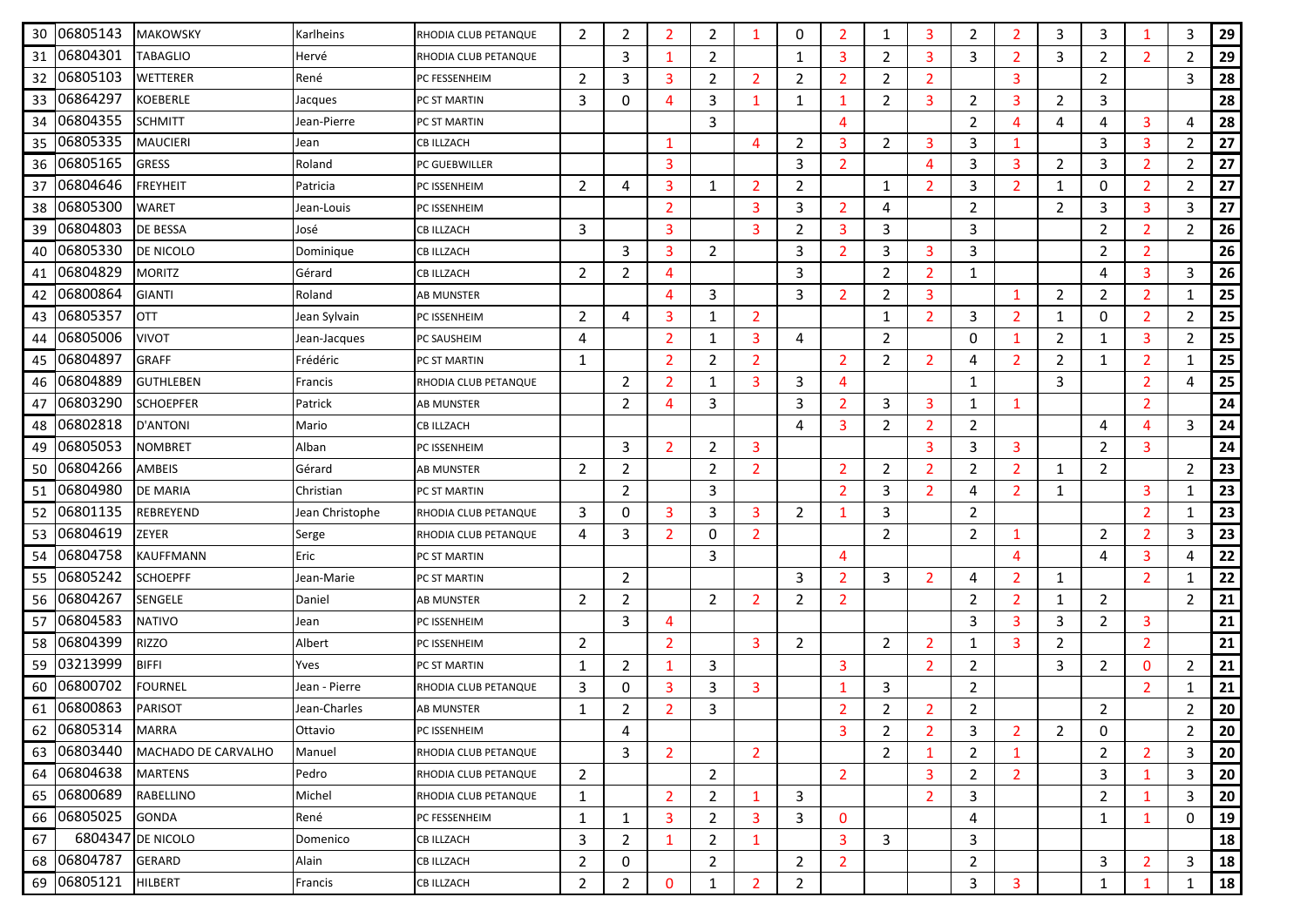| 70 | 06805321     | PARMENTIER       | Jacques         | <b>CB ILLZACH</b>        |                | 2              | 3              | 0              | 3              |                | 2              | 3              | 2              |                | 2              | 1              |                |                |                | 18 |
|----|--------------|------------------|-----------------|--------------------------|----------------|----------------|----------------|----------------|----------------|----------------|----------------|----------------|----------------|----------------|----------------|----------------|----------------|----------------|----------------|----|
| 71 | 06802237     | <b>KELLER</b>    | Christian       | PC FESSENHEIM            | $\overline{2}$ | $\mathbf{1}$   | $\overline{2}$ |                | $\overline{2}$ | $\overline{2}$ | 3              | 3              |                | 3              |                |                |                |                |                | 18 |
| 72 | 06800643     | <b>BUDA</b>      | Salvatore       | PC GUEBWILLER            |                |                |                |                |                |                | $\overline{2}$ |                | 4              | 3              |                | $\overline{2}$ | 3              | $\overline{2}$ | $\overline{2}$ | 18 |
| 73 | 06805388     | <b>SCHWAB</b>    | Bernard         | PC ST MARTIN             | 1              |                | 1              | $\overline{2}$ | $\overline{2}$ | 1              | 1              | $\overline{2}$ | $\overline{2}$ | 1              | $\mathbf 1$    | 2              | 1              | $\mathbf 1$    | 0              | 18 |
| 74 | 06805148     | <b>ERTLE</b>     | Jean-Michel     | AB MUNSTER               |                | $\overline{2}$ | $\overline{2}$ | $\overline{2}$ |                | 2              | 1              |                | 3              |                |                | 1              | 1              | $\overline{2}$ | 1              | 17 |
| 75 | 06804759     | MULLENBACH       | Germain         | AB MUNSTER               |                | 2              | 2              | $\mathbf{1}$   | -1             | 2              | $\mathbf{1}$   | 1              | 3              | 0              |                |                | 1              | $\overline{2}$ | 1              | 17 |
| 76 | 06805296     | <b>ATTARD</b>    | Evelyne         | <b>CB ILLZACH</b>        | $\overline{2}$ | $\overline{2}$ | $\mathbf 0$    |                | $\overline{2}$ | $\overline{2}$ |                |                |                | 3              | 3              |                | 1              | 1              | 1              | 17 |
| 77 | 06803505     | <b>BOERLEN</b>   | Henri           | CB ILLZACH               |                | 0              |                |                | $\overline{2}$ | 2              | $\overline{2}$ |                | 1              | $\overline{2}$ |                |                | 3              | $\overline{2}$ | 3              | 17 |
| 78 | 06802688     | <b>CHAFFRAIX</b> | Jean-Marc       | <b>CB ILLZACH</b>        | 0              |                | 1              | 1              | 1              | 1              | $\overline{2}$ | 1              | 1              | 1              | 1              |                | 3              | $\overline{2}$ | 2              | 17 |
| 79 | 06803149     | LE PEUCH         | <b>PHILIPPE</b> | <b>CB ILLZACH</b>        |                |                |                | $\overline{2}$ | 3              | 3              |                |                |                | $\overline{2}$ | $\overline{2}$ |                | 1              | $\overline{2}$ | $\overline{2}$ | 17 |
| 80 | 06800868     | <b>SETTE</b>     | Pascal          | CB ILLZACH               | 3              | 2              | 3              |                | 3              |                |                |                |                |                |                |                | $\overline{2}$ | $\overline{2}$ | $\overline{2}$ | 17 |
| 81 | 06802692     | <b>ELY</b>       | Henri Gilbert   | RHODIA CLUB PETANQUE     | 1              | 3              | 2              | 3              | $\mathbf 1$    | 1              | 2              | 2              |                |                |                | 1              |                |                | 1              | 17 |
| 82 | 06804679     | <b>GUTH</b>      | Isabelle        | <b>AB MUNSTER</b>        |                | $\overline{2}$ | $\overline{2}$ |                |                | 2              |                | $\mathbf{1}$   | 3              | 0              | 1              | 1              | 1              | $\overline{2}$ | 1              | 16 |
| 83 | 03334414     | <b>COMBES</b>    | Michel          | CB ILLZACH               |                | 2              | 3              | $\overline{2}$ |                |                |                |                |                | 3              | 3              |                | 1              | 1              | 1              | 16 |
| 84 | 06805051     | <b>GRUNEWALD</b> | André           | <b>CB ILLZACH</b>        |                |                |                |                |                | 3              |                |                |                | 1              | $\overline{2}$ |                | 4              | 3              | 3              | 16 |
| 85 | 06805306     | <b>MARY</b>      | Daniel          | <b>CB ILLZACH</b>        | $\overline{2}$ | 3              | 1              |                | $\overline{2}$ |                |                | 1              | -1             | $\overline{2}$ |                | $\overline{2}$ |                |                | $\overline{2}$ | 16 |
| 86 | 06805065     | TAG              | Patrick         | CB ILLZACH               | 0              | 1              | 1              | $\overline{2}$ |                | 3              | 1              |                |                | $\overline{2}$ | $\overline{2}$ |                |                | $\overline{2}$ | $\overline{2}$ | 16 |
| 87 | 06805413     | <b>BIGNON</b>    | Philippe        | PC FESSENHEIM            | 0              | $\mathbf{1}$   | 1              | $\overline{2}$ | $\overline{2}$ | 2              | $\overline{2}$ | $\overline{2}$ | $\overline{2}$ |                |                |                | 0              | $\mathbf{0}$   | 2              | 16 |
| 88 | 06805356     | <b>SPIESER</b>   | Roger           | PC ISSENHEIM             | $\overline{2}$ |                |                | 1              | 2              | 2              |                |                |                |                |                | 2              | 3              | 1              | 3              | 16 |
| 89 | 06802239     | <b>POGGI</b>     | Guy             | RHODIA CLUB PETANQUE     | $\overline{2}$ | 3              | 0              | 2              | 3              |                | 1              | 1              |                |                | 1              |                |                | 3              |                | 16 |
| 90 | 06805178     | <b>AZHAR</b>     | Mohamed         | <b>CB ILLZACH</b>        | $\overline{2}$ | 2              | 1              | $\overline{2}$ | 1              | $\overline{2}$ |                | $\overline{2}$ |                |                |                |                | 3              |                |                | 15 |
| 91 | 06804085     | MARTINS-CAMPINA  | Alain           | <b>CB ILLZACH</b>        | $\overline{2}$ | $\overline{2}$ | $\overline{2}$ |                | $\overline{2}$ |                | $\overline{2}$ | 3              |                |                |                |                |                |                | $\overline{2}$ | 15 |
|    | 92 06804375  | <b>MEJRI</b>     | Khelifa         | CB ILLZACH               | 1              | 2              | 3              |                | 2              | 1              | 3              |                |                | 1              |                |                |                | $\overline{2}$ |                | 15 |
| 93 | 06804376     | <b>MEJRI</b>     | Nadia           | <b>CB ILLZACH</b>        | 1              | 2              | 3              |                | $\overline{2}$ | 1              | 3              |                |                | $\mathbf{1}$   |                |                |                | $\overline{2}$ |                | 15 |
| 94 | 06804097     | <b>REISER</b>    | Patrick         | <b>CB ILLZACH</b>        |                | 0              |                |                |                | 2              |                | $\overline{2}$ | 1              | $\overline{2}$ |                |                | 3              | $\overline{2}$ | 3              | 15 |
| 95 | 06805199     | <b>FRINGANT</b>  | <b>Brigitte</b> | P.L LES ACACIAS ALTKIRCH | 3              |                |                |                |                | $\overline{2}$ |                |                |                |                | 0              | 1              | 3              | 4              | 2              | 15 |
| 96 | 06805116     | CANONICO         | Mario           | PC ISSENHEIM             | 3              | 3              | $\overline{2}$ | $\overline{2}$ | $\overline{2}$ |                |                |                |                |                |                |                | 3              |                |                | 15 |
| 97 | 06800670     | <b>MARTIN</b>    | Théodore        | PC ISSENHEIM             |                |                |                | 3              | 3              | 2              |                | $\overline{2}$ | 2              | 1              |                |                |                | $\overline{2}$ |                | 15 |
| 98 | 06805140     | <b>RIGOBERT</b>  | Lucien          | PC ST MARTIN             | 4              |                |                |                |                |                | $\overline{2}$ |                | 3              |                |                |                |                | 3              | 3              | 15 |
| 99 | 06802364     | <b>CHARION</b>   | Georges         | AB MUNSTER               | $\overline{2}$ | 2              | $\overline{2}$ | $\overline{2}$ | 2              | 0              | 1              |                | $\overline{2}$ |                | 1              |                |                |                |                | 14 |
|    | 100 06805312 | <b>BULACH</b>    | Annick          | <b>CB ILLZACH</b>        | 1              | $\overline{2}$ | 0              | 1              | $\overline{2}$ |                | $\overline{2}$ |                |                | $\overline{2}$ | 1              |                | 0              | $\overline{2}$ | 1              | 14 |
|    | 101 06805237 | <b>GARNIER</b>   | Richard         | <b>CB ILLZACH</b>        | 3              | 3              | $\Omega$       | 2              | $\overline{2}$ |                |                | 1              |                |                |                | 2              |                | -1             |                | 14 |
|    | 102 06804451 | <b>IGNACZAK</b>  | Pascal          | <b>CB ILLZACH</b>        | 0              | $\mathbf{1}$   | 1              | $\overline{2}$ |                |                | $\mathbf{1}$   |                |                | $\overline{2}$ | $\mathbf{2}$   |                | 1              | $\overline{2}$ | $\overline{2}$ | 14 |
|    | 103 06805200 | <b>GORICHON</b>  | Rodolphe        | P.L LES ACACIAS ALTKIRCH | 3              |                |                |                |                | 3              |                |                |                |                | $\mathbf{0}$   | $\mathbf{1}$   | 3              | $\overline{2}$ | $\overline{2}$ | 14 |
|    | 104 06801459 | <b>BUDA</b>      | François        | PC GUEBWILLER            |                |                |                |                |                |                | $\overline{2}$ |                | 1              | 3              | 3              | $\overline{2}$ |                | $\overline{2}$ | 1              | 14 |
|    | 105 06803532 | <b>LOBERGER</b>  | Joël            | PC GUEBWILLER            | 1              |                |                | $\overline{2}$ | $\overline{2}$ | 3              |                |                | $\overline{2}$ |                |                | 1              |                | $\overline{2}$ | $\mathbf{1}$   | 14 |
|    | 106 06804203 | <b>LOBERGER</b>  | Ruth            | PC GUEBWILLER            | 1              |                |                | $\overline{2}$ | $\overline{2}$ | 3              |                |                | $\overline{2}$ |                |                | $\mathbf{1}$   |                | $\overline{2}$ | $\mathbf{1}$   | 14 |
|    | 107 06800680 | CANARIO          | Georges         | PC ISSENHEIM             | 3              |                |                |                |                | 3              |                |                |                | $\overline{2}$ |                |                | 3              |                | 3              | 14 |
|    | 108 06805345 | <b>CZAPRACKI</b> | Pascal          | PC SAUSHEIM              |                |                | $\overline{2}$ |                | 3              | 4              |                |                |                |                | $\mathbf 1$    |                | 1              | 3              |                | 14 |
|    | 109 06805301 | <b>BRASSAUD</b>  | Rémy            | PC ST MARTIN             | $\mathbf{1}$   |                | 1              | $\overline{2}$ |                |                | 3              | $\mathbf{1}$   | $\overline{2}$ | $\overline{2}$ |                |                |                | $\mathbf 0$    | $\overline{2}$ | 14 |
|    |              |                  |                 |                          |                |                |                |                |                |                |                |                |                |                |                |                |                |                |                |    |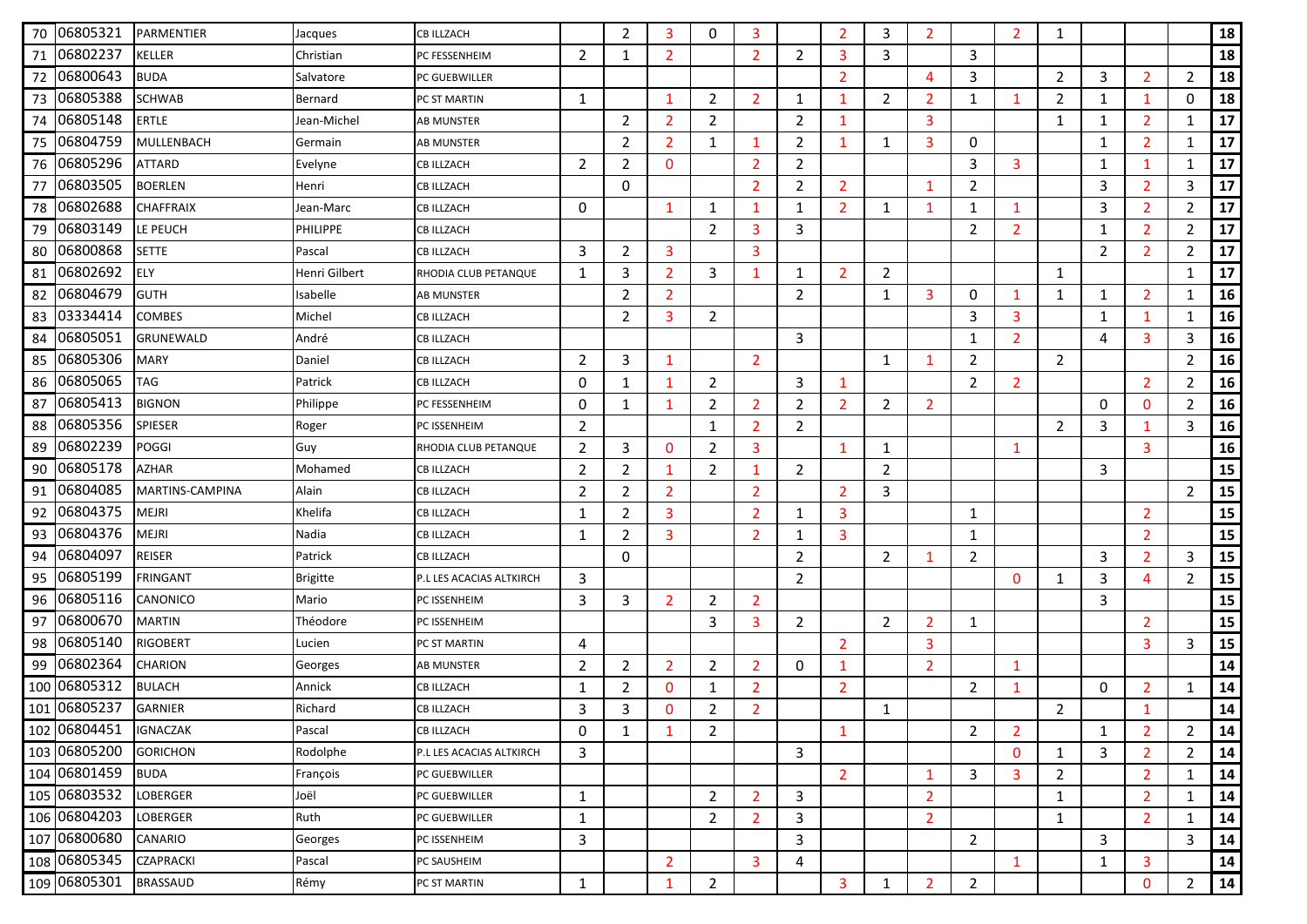|     | 110 06804981   | LAUNAY              | Christian       | PC ST MARTIN             | $\overline{2}$ |                | -1             | 2              |                | 1              | 1              | 1              | 2              | 1              |                |                |                |                | $\Omega$       | 14 |
|-----|----------------|---------------------|-----------------|--------------------------|----------------|----------------|----------------|----------------|----------------|----------------|----------------|----------------|----------------|----------------|----------------|----------------|----------------|----------------|----------------|----|
|     | 111 06805387   | LAUNAY              | Geneviève       | PC ST MARTIN             | $\overline{2}$ |                | $\mathbf{1}$   | $\overline{2}$ | 1              | 1              | 1              | $\mathbf{1}$   | $\overline{2}$ | $\mathbf{1}$   | $\mathbf{1}$   |                |                | 1              | $\Omega$       | 14 |
|     | 112 06803853   | <b>HEITZ</b>        | Jean-Marie      | RHODIA CLUB PETANQUE     | 4              | 3              | 2              |                | $\overline{2}$ |                |                |                | $\mathbf 1$    | $\overline{2}$ |                |                |                |                |                | 14 |
|     | 113 06804544   | <b>RUBRECHT</b>     | Christian       | RHODIA CLUB PETANQUE     |                | 3              |                |                |                | 1              | $\overline{2}$ |                |                | 3              | 1              | 2              |                |                | $\overline{2}$ | 14 |
|     | 114 06800740   | SANCHEZ             | Henri           | RHODIA CLUB PETANQUE     |                | 3              | 2              | 3              |                | 1              | $\overline{2}$ | 3              |                |                |                |                |                |                |                | 14 |
| 115 | 6804041        | <b>DAMOUR</b>       | Gabrielle       | <b>CB ILLZACH</b>        |                |                |                |                |                | 4              | $\mathbf{1}$   |                |                |                | 3              |                |                | 3              | 2              | 13 |
|     | 116 06805106   | <b>EGARD</b>        | Jean-Pierre     | <b>CB ILLZACH</b>        | 1              |                |                | 0              | $\overline{2}$ | 1              | $\overline{2}$ |                |                | $\overline{2}$ | 1              |                | 0              | $\overline{2}$ | 2              | 13 |
|     | 117 06805174   | <b>LOUIS</b>        | Gilles          | PC ISSENHEIM             | $\overline{2}$ |                | 2              | $\mathbf{1}$   | $\overline{2}$ | 2              |                |                |                |                |                |                |                | 1              | 3              | 13 |
|     | 118 06804397   | <b>VIECELI</b>      | <b>PHILIPPE</b> | PC ST MARTIN             |                |                | 2              |                |                | 3              |                |                | 2              | 1              | 1              | 2              |                | $\overline{2}$ |                | 13 |
|     | 119 06803376   | <b>FLEURET</b>      | Noel            | RHODIA CLUB PETANQUE     | $\overline{2}$ | 1              | 2              | $\overline{2}$ |                |                |                | $\mathbf{1}$   | $\mathbf{0}$   | 1              |                |                |                | $\overline{2}$ | 2              | 13 |
|     | 120 06805439   | <b>FIGLIUZZI</b>    | Gino            | <b>CB ILLZACH</b>        | 1              |                | $\overline{2}$ |                |                | $\overline{2}$ | $\mathbf{0}$   |                |                |                | $\mathbf{0}$   |                | 3              | 4              | $\Omega$       | 12 |
|     | 121 06804739   | <b>GIORDANO</b>     | Claude          | <b>CB ILLZACH</b>        | $\overline{2}$ | 1              | 3              |                | $\overline{2}$ |                | $\overline{2}$ |                |                |                |                |                | $\overline{2}$ |                |                | 12 |
|     | 122 06805453   | SEGRESTAIN          | Joël            | <b>CB ILLZACH</b>        | 3              |                |                |                |                | $\overline{2}$ |                |                |                | $\overline{2}$ |                |                | 3              |                | $\overline{2}$ | 12 |
|     | 123 06802417   | <b>GARDERES</b>     | <b>JACQUES</b>  | <b>MPSL</b>              |                | 3              | 3              |                | 3              |                |                |                |                |                |                |                |                |                | 3              | 12 |
|     | 124 06804497   | SANTANA DE OLIVEIRA | Joaquim         | P.L LES ACACIAS ALTKIRCH |                |                |                |                | $\overline{2}$ |                | 3              |                |                |                | $\overline{2}$ |                |                | $\overline{2}$ | 3              | 12 |
|     | 125 06804158   | <b>CORREIA</b>      | Manuel          | PC FESSENHEIM            |                | 3              | 2              | 1              | $\overline{2}$ | $\overline{2}$ |                |                |                |                |                |                | $\overline{2}$ |                |                | 12 |
|     | 126 06805192   | <b>CORREIA</b>      | Francisco       | PC FESSENHEIM            | $\overline{2}$ | 3              | 2              |                | 2              |                |                |                |                |                |                |                | $\overline{2}$ | 1              |                | 12 |
|     | 127 06804933   | ZAMMIT              | José            | PC ST MARTIN             |                |                | 2              |                |                | 3              | $\overline{2}$ |                | 2              | $\mathbf{1}$   | 1              |                | $\mathbf{1}$   |                |                | 12 |
|     | 128 06804011   | CHAMAND             | Maximin         | RHODIA CLUB PETANQUE     | 1              | 3              | 2              | $\overline{2}$ | $\overline{2}$ | 1              |                | 0              |                |                |                |                |                | 1              |                | 12 |
|     | 129 06895280   | <b>GARNIER</b>      | Michel          | RHODIA CLUB PETANQUE     | 2              | 1              | -1             |                | 2              |                | $\mathbf{1}$   | 2              |                | 0              |                |                |                | 1              | $\overline{2}$ | 12 |
|     | 130 06805176   | <b>ZOUACHE</b>      | Ali             | RHODIA CLUB PETANQUE     |                | 1              | 3              |                |                |                |                |                |                |                |                |                | 1              | 3              | $\overline{4}$ | 12 |
|     | 131 06804986   | <b>BRULISAUER</b>   | Marcel          | <b>AB MUNSTER</b>        |                |                |                |                |                | 1              | $\mathbf{0}$   | $\overline{2}$ | 2              |                |                | $\overline{2}$ |                | 1              | 3              | 11 |
|     | 132 06802226   | <b>KECH</b>         | Jean-Luc        | CB ILLZACH               | 3              | 2              | -1             | 0              | 3              |                |                |                |                |                |                |                |                |                | 2              | 11 |
| 133 | 6804864 DELISE |                     | Christian       | <b>CB LUDOVICIEN</b>     |                |                |                |                |                |                |                | 3              | $\Omega$       |                | 3              |                |                | 3              | $\overline{2}$ | 11 |
|     | 134 09000722   | LANG                | Frédéric        | P.L LES ACACIAS ALTKIRCH | 1              |                |                | $\overline{2}$ | 3              | 3              |                |                |                |                |                |                | 1              | 1              | 0              | 11 |
|     | 135 06802225   | ADJEDJ              | Jean Claude     | RHODIA CLUB PETANQUE     | 3              | 0              | 3              | 2              | $\overline{2}$ |                |                | 1              |                |                |                |                |                |                |                | 11 |
|     | 136 06803265   | ZATTI               | Alberto         | RHODIA CLUB PETANQUE     | $\mathbf{1}$   | 3              | $\overline{2}$ |                |                | 2              | 1              | 1              | $\Omega$       | 1              |                |                |                |                |                | 11 |
|     | 137 06800512   | HUMMEL              | Daniel          | <b>AB MUNSTER</b>        | $\overline{2}$ | $\overline{2}$ | 2              | $\overline{2}$ | $\overline{2}$ |                |                |                |                |                |                |                |                |                |                | 10 |
|     | 138 06804785   | <b>SCHUSTER</b>     | Sonia           | AB MUNSTER               | $\mathbf{1}$   | 1              |                | $\mathbf{1}$   | $\mathbf{0}$   | 1              | 0              |                | -1             | $\mathbf{1}$   |                | 1              | $\overline{2}$ |                | 1              | 10 |
|     | 139 06804790   | <b>BERBETTE</b>     | Alain           | <b>CB ILLZACH</b>        | 0              |                | -1             | 0              | 1              | 1              | $\overline{2}$ | 1              | -1             | $\overline{2}$ | 1              |                |                |                |                | 10 |
|     | 140 06800002   | PORTAL              | Adrien          | <b>CB ILLZACH</b>        | 4              |                | 3              | 3              |                |                |                |                |                |                |                |                |                |                |                | 10 |
|     | 141 06800001   | <b>PORTAL</b>       | Jean-Charles    | <b>CB ILLZACH</b>        |                | 4              | 3              |                |                |                |                |                |                |                | 3              |                |                |                |                | 10 |
|     | 142 06801118   | <b>DE GRUTTOLA</b>  | <b>Bruno</b>    | <b>MPSL</b>              |                | 3              | 3              |                |                |                |                | $\overline{2}$ |                | $\overline{2}$ |                |                |                |                |                | 10 |
|     | 143 06804911   | <b>GINTZ</b>        | Michel          | P.L LES ACACIAS ALTKIRCH |                |                |                |                | $\overline{2}$ |                | 3              |                |                |                | $\overline{2}$ |                |                |                | 3              | 10 |
|     | 144 06805414   | <b>PICHOL</b>       | Gisèle          | PC FESSENHEIM            | 0              |                |                | $\mathbf{1}$   |                | $\overline{2}$ | $\overline{2}$ | $\mathbf{1}$   | $\overline{2}$ |                |                |                | 0              | $\mathbf{0}$   | $\overline{2}$ | 10 |
|     | 145 06802048   | <b>BUDA</b>         | Antoine         | PC GUEBWILLER            |                |                |                |                |                | 3              | $\overline{2}$ |                |                | $\mathbf{1}$   |                |                | 1              | $\overline{2}$ | 1              | 10 |
|     | 146 06804794   | <b>ELY</b>          | Sonia           | RHODIA CLUB PETANQUE     | $\overline{2}$ | 3              | $\mathbf{0}$   |                | $\mathbf{1}$   |                | $\mathbf{1}$   | 1              |                |                |                | 1              |                |                | 1              | 10 |
|     | 147 06804125   | <b>FELZINGER</b>    | Jean-Jacques    | RHODIA CLUB PETANQUE     | $\overline{2}$ | $\overline{2}$ | $\overline{2}$ |                | $\overline{2}$ |                |                | $\overline{2}$ |                |                |                |                |                |                |                | 10 |
|     | 148 06804130   | CLAUDEPIERRE        | Michel          | <b>AB MUNSTER</b>        |                | $\overline{2}$ |                |                |                | $\overline{2}$ |                |                | $\overline{2}$ |                |                |                |                |                | 3              | 9  |
|     | 149 06803538   | DELAMARRE           | Raymond         | <b>CB ILLZACH</b>        | 3              |                | 3              |                | 1              | 1              |                |                |                |                |                |                |                | 1              |                | 9  |
|     |                |                     |                 |                          |                |                |                |                |                |                |                |                |                |                |                |                |                |                |                |    |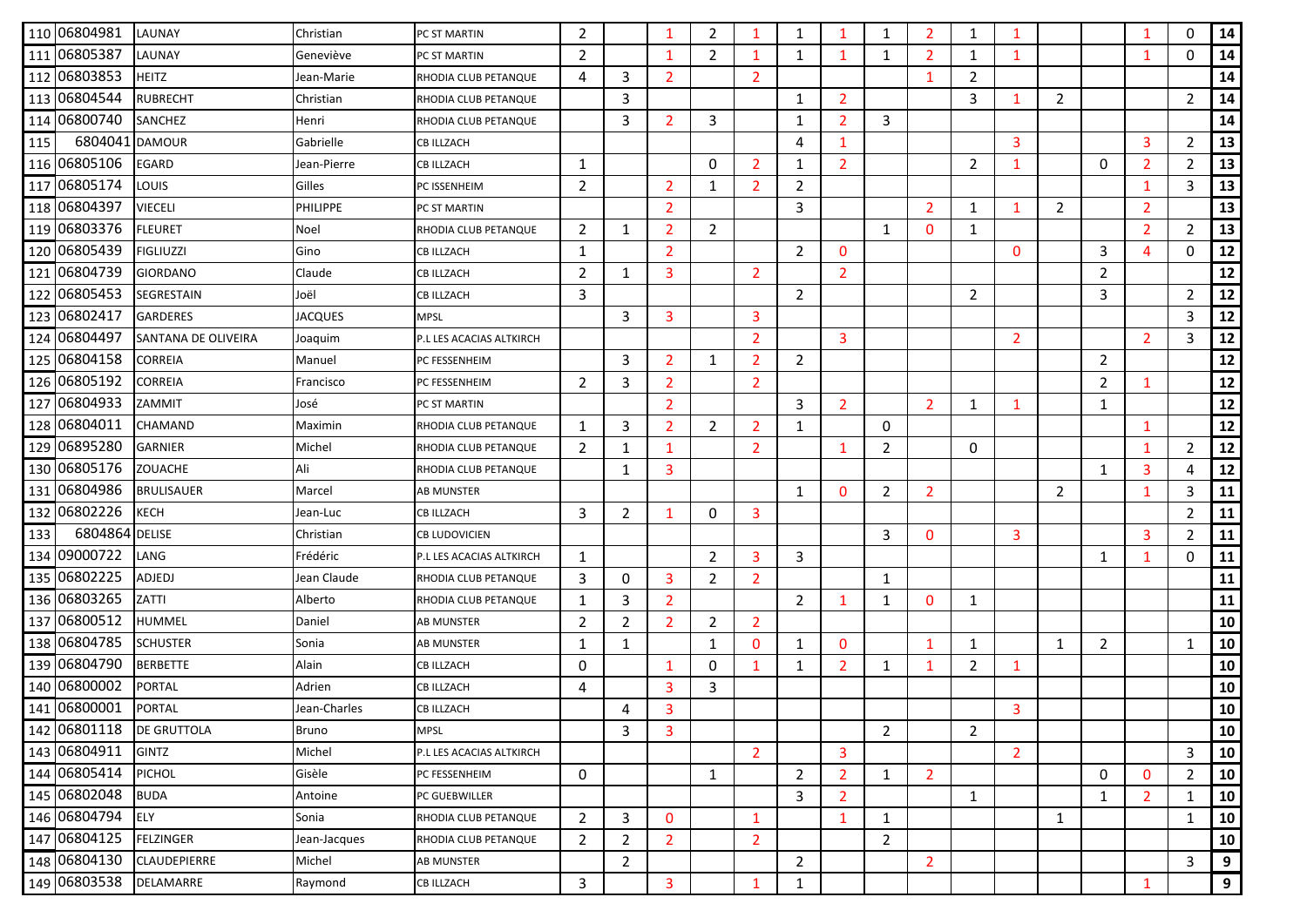|     | 150 03127504  | <b>BOISSIER</b>   | Jean Luc     | <b>MPSL</b>              |                | 3              | 3              |                |                |                |                |                |                |                |                |                |                |                | 3              | 9                       |
|-----|---------------|-------------------|--------------|--------------------------|----------------|----------------|----------------|----------------|----------------|----------------|----------------|----------------|----------------|----------------|----------------|----------------|----------------|----------------|----------------|-------------------------|
|     | 151 06805450  | <b>HERRSCHER</b>  | Wanda        | PC FESSENHEIM            | $\overline{2}$ | $\mathbf{1}$   | $\overline{2}$ |                | $\overline{2}$ |                |                |                |                |                |                |                |                | $\mathbf{0}$   | $\overline{2}$ | 9                       |
|     | 152 06806521  | <b>TSCHAEN</b>    | Christian    | PC SAUSHEIM              |                |                | $\overline{2}$ | 2              | 1              | 4              |                |                |                |                |                |                |                |                |                | 9                       |
|     | 153 06804160  | <b>BAECHER</b>    | Chantal      | PC ST MARTIN             |                |                |                |                |                | 2              | $\overline{2}$ |                |                |                |                |                | 1              | $\overline{2}$ | $\overline{2}$ | 9                       |
|     | 154 06802849  | <b>DELACOTE</b>   | Pascal       | PC ST MARTIN             |                | $\overline{2}$ |                |                |                | 3              | 4              |                |                |                |                |                |                |                |                | 9                       |
|     | 155 06804720  | SEYLLER-KUSTER    | Mario        | PC ST MARTIN             |                |                |                |                |                |                |                |                | $\overline{2}$ |                |                | 3              | $\overline{2}$ |                | 2              | 9                       |
|     | 156 06800395  | GASSER            | Jean Marie   | RHODIA CLUB PETANQUE     | 1              | $\overline{2}$ | $\overline{2}$ |                |                |                |                |                |                |                |                |                |                | 3              | $\mathbf{1}$   | 9                       |
|     | 157 06805226  | <b>JORDAN</b>     | André        | RHODIA CLUB PETANQUE     | 2              | 3              | 0              | $\overline{2}$ | 1              |                |                | 1              |                |                |                |                |                |                |                | 9                       |
|     | 158 06805376  | <b>BRULISAUER</b> | Carole       | <b>AB MUNSTER</b>        |                |                | 1              |                |                | 1              | $\mathbf{0}$   |                | 1              |                |                | 2              |                | $\mathbf{1}$   | $\overline{2}$ | 8                       |
|     | 159 06805141  | <b>NEHR</b>       | Frédéric     | <b>AB MUNSTER</b>        |                | $\overline{2}$ |                |                | $\mathbf{0}$   |                |                |                | 3              |                |                |                |                |                | 3              | 8                       |
|     | 160 06805448  | RAKOTOARISOA      | Samoela      | AB MUNSTER               |                |                | 1              | $\overline{2}$ | 1              |                |                |                |                | 0              | -1             |                |                | 1              | $\overline{2}$ | 8                       |
|     | 161 06804498  | <b>PETER</b>      | René         | <b>CB ILLZACH</b>        | 3              | 1              | $\mathbf{1}$   |                | $\mathbf{1}$   | $\overline{2}$ |                |                |                |                |                |                |                |                |                | 8                       |
|     | 162 06800005  | <b>RUANT</b>      | Pierre       | <b>CB ILLZACH</b>        |                | $\overline{2}$ | 3              |                |                |                | 3              |                |                |                |                |                |                |                |                | 8                       |
| 163 | 681012 SABANI |                   | Adnan        | CB LUDOVICIEN            |                |                |                |                |                |                | $\overline{2}$ | 2              | $\mathbf 0$    | $\overline{2}$ | $\mathbf 0$    |                |                |                | 2              | 8                       |
|     | 164 06804706  | <b>ROUSSELLE</b>  | Francis      | P.L LES ACACIAS ALTKIRCH |                |                |                |                |                |                | 3              |                |                |                | $\overline{2}$ |                |                |                | 3              | 8                       |
|     | 165 06804826  | <b>SCHWEIN</b>    | Laurent      | PC FESSENHEIM            |                | 3              | $\overline{2}$ |                | $\mathbf 1$    |                | $\overline{2}$ |                |                |                |                |                |                |                |                | 8                       |
|     | 166 06802720  | <b>FOURNEL</b>    | Aimée        | RHODIA CLUB PETANQUE     | 1              | 1              | 1              |                | $\mathbf 1$    |                | 1              | 1              |                | 0              |                |                |                | $\mathbf 1$    | 1              | 8                       |
|     | 167 06800394  | <b>GASSER</b>     | Liliane      | RHODIA CLUB PETANQUE     |                | 1              | 3              |                |                |                |                |                |                |                |                |                |                | 3              | 1              | 8                       |
|     | 168 06860275  | <b>HEIL</b>       | Michel       | RHODIA CLUB PETANQUE     |                | 1              | 3              |                |                |                |                |                |                |                |                |                |                | 3              | 1              | 8                       |
|     | 169 06805466  | <b>DEMEAUX</b>    | Marie-Ange   | PC GUEBWILLER            |                |                |                |                |                |                | $\overline{2}$ |                |                | 1              |                |                | $\overline{2}$ | 1              | 1              | $\overline{\mathbf{z}}$ |
|     | 170 06801458  | <b>STUDER</b>     | Christian    | PC GUEBWILLER            |                |                |                |                |                | 3              | $\overline{2}$ |                | $\mathbf 1$    |                |                |                | 1              |                |                | $\overline{\mathbf{z}}$ |
|     | 171 06801143  | <b>EGLER</b>      | Jean Jacques | PC LES CIGOGNES          |                |                |                |                |                | $\overline{2}$ | $\mathbf{1}$   |                | -1             |                |                |                | $\overline{2}$ | -1             |                | $\overline{\mathbf{z}}$ |
| 172 | 6804255       | LE GUEN           | Christiane   | PC LES CIGOGNES          |                |                |                |                |                | $\overline{2}$ | $\mathbf{1}$   |                | 1              |                |                |                | $\overline{2}$ | 1              |                | $\overline{\mathbf{z}}$ |
|     | 173 06804064  | ZATTI             | Bernadette   | RHODIA CLUB PETANQUE     | $\mathbf{1}$   | $\mathbf{1}$   | 1              |                |                | 2              | $\mathbf{1}$   | 1              | $\Omega$       | 0              |                |                |                |                |                | $\overline{\mathbf{z}}$ |
|     | 174 06801965  | <b>BATTAGLIA</b>  | Claude       | <b>CB ILLZACH</b>        |                | 3              | 1              |                |                |                |                |                |                |                |                |                |                |                | $\overline{2}$ | 6                       |
|     | 175 06802761  | <b>CHAFFRAIX</b>  | Martine      | <b>CB ILLZACH</b>        |                |                | $\mathbf 1$    | $\mathbf{1}$   |                | 1              | $\overline{2}$ |                | $\mathbf{1}$   |                |                |                |                |                |                | 6                       |
|     | 176 06805124  | <b>MOUTON</b>     | Bernard      | <b>CB ILLZACH</b>        |                | $\overline{2}$ |                |                |                |                |                |                |                | $\overline{2}$ |                | $\overline{2}$ |                |                |                | 6                       |
|     | 177 06805380  | <b>NOGUES</b>     | Georges      | <b>CB ILLZACH</b>        | $\mathbf{1}$   | 1              | 1              |                | $\mathbf{1}$   | 1              |                |                |                |                |                |                | 1              |                |                | 6                       |
|     | 178 06800602  | JENNY             | Bernard      | PC GUEBWILLER            |                |                |                |                |                | 1              |                |                | -1             | 3              |                |                |                |                | 1              | 6                       |
|     | 179 06804779  | <b>DUGO</b>       | Paolo        | PC ISSENHEIM             |                |                | 3              |                |                |                | $\overline{2}$ |                |                | 1              |                |                |                |                |                | 6                       |
|     | 180 06805454  | <b>HUCHOT</b>     | Dominique    | PC SAUSHEIM              | 4              |                | 1              |                | $\mathbf{1}$   |                |                |                |                |                |                |                |                |                |                | 6                       |
|     | 181 06802843  | <b>REBEYROLLE</b> | Patrice      | PC SAUSHEIM              |                | 2              | $\overline{4}$ |                |                |                |                |                |                |                |                |                |                |                |                | 6                       |
|     | 182 06804838  | STADELMEIER       | Erwin        | PC ST MARTIN             |                |                |                | 3              |                |                | 3              |                |                |                |                |                |                |                |                | 6                       |
|     | 183 06804627  | <b>DELOT</b>      | Chantal      | RHODIA CLUB PETANQUE     |                |                | $\overline{2}$ |                |                |                |                |                |                | $\mathbf{1}$   |                |                |                | $\overline{3}$ |                | 6                       |
|     | 184 06804618  | <b>DIF</b>        | Serge        | RHODIA CLUB PETANQUE     |                |                | $\overline{2}$ |                | $\overline{2}$ |                |                | $\overline{2}$ |                |                |                |                |                |                |                | 6                       |
|     | 185 06803758  | <b>GUTHMANN</b>   | Jean-Pierre  | RHODIA CLUB PETANQUE     | $\mathbf{1}$   |                | $\overline{2}$ |                | $\overline{2}$ | 0              | $\mathbf{0}$   | 0              |                | 1              |                |                |                |                |                | 6                       |
|     | 186 06805005  | LHERNAULT         | Patrick      | RHODIA CLUB PETANQUE     |                |                | $\overline{2}$ |                | 3              |                |                | $\mathbf{1}$   |                |                |                |                |                |                |                | 6                       |
|     | 187 06805125  | <b>MAATAOUI</b>   | Nordin       | RHODIA CLUB PETANQUE     |                | 1              |                |                | $\overline{2}$ | 2              |                | 1              |                |                |                |                |                |                | $\Omega$       | 6                       |
|     | 188 06804624  | <b>STIMPFLING</b> | Robert       | RHODIA CLUB PETANQUE     | $\overline{2}$ | 0              | $\overline{2}$ |                | $\overline{2}$ |                |                | 0              |                |                |                |                |                |                |                | 6                       |
|     | 189 06804009  | <b>GERIG</b>      | Patrick      | AB MUNSTER               | 1              |                |                | $\mathbf{1}$   |                |                |                |                | 3              |                |                |                |                |                |                | 5 <sub>1</sub>          |
|     |               |                   |              |                          |                |                |                |                |                |                |                |                |                |                |                |                |                |                |                |                         |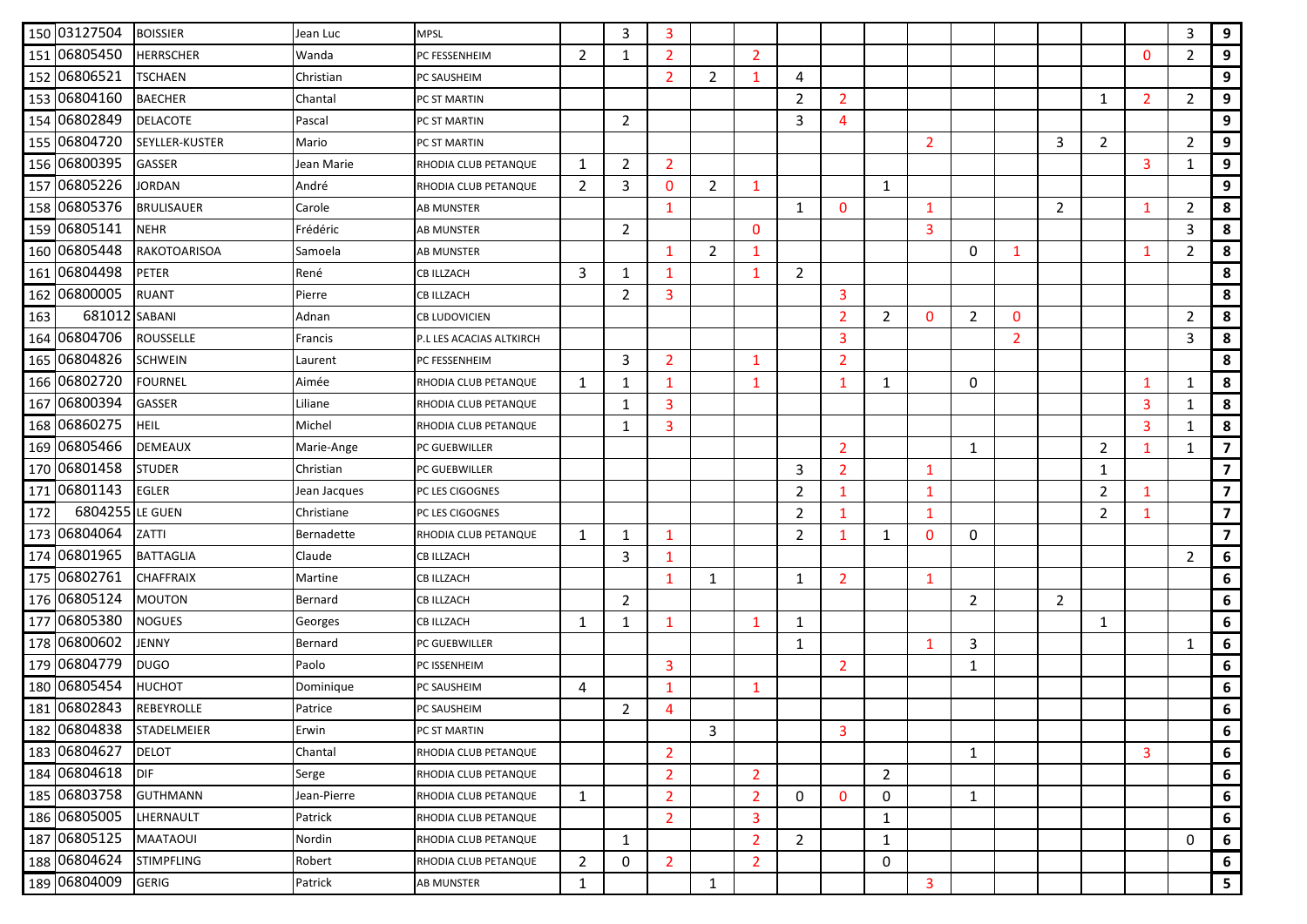|     | 190 06805362    | WIEDEMANN           | Fernand       | <b>AB MUNSTER</b>    | 1              | 1              |                | $\mathbf{1}$   |                | $\overline{2}$ |              |                |                |                |                |                |                |                |                | 5 <sub>5</sub>          |
|-----|-----------------|---------------------|---------------|----------------------|----------------|----------------|----------------|----------------|----------------|----------------|--------------|----------------|----------------|----------------|----------------|----------------|----------------|----------------|----------------|-------------------------|
|     | 191 06804547    | <b>BADER</b>        | Danièle       | <b>CB ILLZACH</b>    |                | $\overline{2}$ | $\mathbf{1}$   |                |                |                |              |                |                |                | 1              |                | 1              |                |                | 5                       |
|     | 192 06802334    | <b>BELINCHON</b>    | Marcel        | <b>CB ILLZACH</b>    |                | 3              |                |                |                |                |              |                |                | $\overline{2}$ |                |                |                |                |                | 5 <sub>1</sub>          |
| 193 | 6803019 CADET   |                     | Jeanick       | <b>CB ILLZACH</b>    |                |                |                |                |                | $\overline{4}$ | 1            |                |                |                |                |                |                |                |                | $5\phantom{.0}$         |
|     | 194 06805032    | <b>SIVERA</b>       | Gérard        | <b>CB ILLZACH</b>    |                |                |                |                |                |                | 3            |                |                |                |                |                |                | $\overline{2}$ |                | $5\phantom{a}$          |
|     | 195 06800158    | <b>SOLANA</b>       | Pedro         | CB ILLZACH           |                |                | 3              |                |                | 1              |              |                |                |                |                |                |                | $\mathbf{1}$   |                | 5 <sub>1</sub>          |
|     | 196 06802796    | <b>TOUPIOL</b>      | Daniel        | <b>CB ILLZACH</b>    |                | 3              |                |                |                |                |              | $\overline{2}$ |                |                |                |                |                |                |                | $5\overline{)}$         |
|     | 197 06804630    | <b>MARCONNET</b>    | Georges       | PC FESSENHEIM        | 3              | 1              | 1              |                |                |                |              |                |                |                |                |                |                |                |                | 5 <sub>1</sub>          |
|     | 198 06803609    | <b>MECHLER</b>      | Gaby          | PC GUEBWILLER        |                |                |                |                |                | 0              | $\mathbf{1}$ |                |                | 1              |                |                | $\overline{2}$ | 1              |                | $5\phantom{a}$          |
|     | 199 06804865    | <b>PHILIPPON</b>    | Michel        | PC GUEBWILLER        |                |                |                |                |                | $\mathbf{0}$   | 1            |                |                | 1              |                |                | $\overline{2}$ | 1              |                | 5 <sub>1</sub>          |
|     | 200 08807029    | <b>THOUVENIN</b>    | Jean Michel   | PC ISSENHEIM         |                | $\overline{2}$ |                |                |                |                | 3            |                |                |                |                |                |                |                |                | 5                       |
|     | 201 06823034    | <b>TSCHAEN</b>      | Chantal       | PC SAUSHEIM          |                |                | $\overline{2}$ | $\overline{2}$ | 1              |                |              |                |                |                |                |                |                |                |                | $5\phantom{a}$          |
|     | 202 06800485    | <b>BRAYE</b>        | Jean Pierre   | PC ST MARTIN         | $\overline{2}$ |                |                | 3              | $\mathbf{0}$   |                |              |                |                |                |                |                |                |                |                | $5\phantom{.0}$         |
|     | 203 06804665    | <b>CHAUSSONEAUX</b> | Jean-François | PC ST MARTIN         |                |                |                |                |                |                |              |                |                |                |                | $\overline{2}$ | 3              |                |                | $5\phantom{.0}$         |
|     | 204 06802702    | <b>BONIFAS</b>      | René          | RHODIA CLUB PETANQUE |                |                |                |                |                | $\overline{2}$ |              |                |                |                |                |                |                | $\overline{2}$ | 1              | 5                       |
|     | 205 06805438    | <b>GARNIER</b>      | Alain         | RHODIA CLUB PETANQUE |                |                |                | $\mathbf{1}$   | $\overline{2}$ |                |              |                |                |                |                | $\overline{2}$ |                |                |                | 5 <sub>1</sub>          |
|     | 206 06804671    | <b>FAHRER</b>       | Sylvie        | <b>AB MUNSTER</b>    |                |                |                |                |                |                |              |                | $\mathbf{1}$   |                |                | 1              |                |                | $\overline{2}$ | $\overline{\mathbf{4}}$ |
|     | 207 06804265    | KERN                | Christiane    | AB MUNSTER           |                |                |                |                |                |                |              |                | $\overline{2}$ |                | $\overline{2}$ |                |                |                |                | 4                       |
|     | 208 06805467    | <b>BARON</b>        | Alain         | <b>CB ILLZACH</b>    |                | 1              | $\overline{2}$ |                |                |                |              |                |                |                |                |                |                |                | 1              | 4                       |
|     | 209 06803992    | <b>BLONDE</b>       | Raymond       | <b>CB ILLZACH</b>    | 1              | 1              | 1              |                | $\mathbf{1}$   |                |              |                |                |                |                |                |                |                |                | 4                       |
|     | 210 06805347    | DEL DO              | Christine     | <b>CB ILLZACH</b>    |                | 1              | $\overline{3}$ |                |                |                |              |                |                |                |                |                |                |                |                | 4                       |
|     | 211 06805348    | DEL DO              | Pascal        | <b>CB ILLZACH</b>    |                | $\mathbf{1}$   | 3              |                |                |                |              |                |                |                |                |                |                |                |                | 4                       |
|     | 212 06804796    | <b>GONCALVES</b>    | Marie-France  | CB ILLZACH           |                |                |                |                |                |                |              |                |                |                |                |                | $\mathbf{1}$   | $\overline{2}$ | 1              | $\overline{\mathbf{4}}$ |
|     | 213 06804797    | <b>GONCALVES</b>    | José          | CB ILLZACH           |                |                |                |                |                |                |              |                |                |                |                |                | 1              | $\overline{2}$ | 1              | 4                       |
|     | 214 06804882    | <b>IPEK</b>         | Kenan         | <b>CB ILLZACH</b>    |                | $\overline{2}$ | $\overline{2}$ |                |                |                |              |                |                |                |                |                |                |                |                | 4                       |
|     | 215 06804928    | <b>MARCHAL</b>      | Serge         | CB ILLZACH           |                |                |                |                |                |                | 1            |                |                |                |                |                | $\mathbf{1}$   | $\overline{2}$ |                | 4                       |
|     | 216 06800506    | <b>NAVARRO</b>      | Vincent       | <b>CB ILLZACH</b>    |                | $\overline{2}$ |                |                |                |                |              |                |                |                | $\overline{2}$ |                |                |                |                | 4                       |
| 217 |                 | <b>ROBSON</b>       | Lucien        | <b>CB ILLZACH</b>    |                |                |                |                |                |                |              |                |                |                |                |                |                | 4              |                | 4                       |
|     | 218 06804159    | <b>BAECHER</b>      | Didier        | PC GUEBWILLER        |                |                |                |                |                | 3              |              |                |                | 1              |                |                |                |                |                | 4                       |
|     | 219 06804366    | <b>ROMANO</b>       | Jocelyne      | PC SAUSHEIM          |                |                | $\overline{2}$ | 0              |                |                |              | $\overline{2}$ |                | 0              |                |                |                |                |                | 4                       |
| 220 | 6805019 KAELBEL |                     | Eddie         | PC ST MARTIN         |                |                |                |                |                |                |              |                | $\overline{2}$ | 1              | $\mathbf 1$    |                |                |                |                | 4                       |
|     | 221 06802054    | LAMOUCHE            | Bernard       | PC ST MARTIN         | 4              |                |                |                |                |                |              |                |                |                |                |                |                |                |                | 4                       |
|     | 222 06803617    | <b>RIESS</b>        | Raymond       | PC ST MARTIN         |                |                | 1              | $\overline{2}$ |                |                |              | $\mathbf{1}$   |                |                |                |                |                |                |                | 4                       |
|     | 223 06804837    | <b>TOLEDO</b>       | Giovanni      | PC ST MARTIN         |                |                |                |                |                |                |              |                |                | $\overline{2}$ |                |                |                |                | $\overline{2}$ | 4                       |
|     | 224 06800370    | <b>CLAUDEL</b>      | Gérard        | PC WITTELSHEIM       |                |                |                |                | 3              | $\mathbf{1}$   |              |                |                |                |                |                |                |                |                | 4                       |
|     | 225 06801174    | LONARDO             | Antoine       | PC WITTELSHEIM       |                |                |                |                | $\overline{3}$ | $\mathbf{1}$   |              |                |                |                |                |                |                |                |                | 4                       |
|     | 226 06804349    | <b>BANNWARTH</b>    | Marie-Rose    | RHODIA CLUB PETANQUE |                | $\mathbf 0$    | $\overline{2}$ |                | $\mathbf{1}$   |                |              | 1              |                |                |                |                |                |                |                | 4                       |
|     | 227 06804536    | <b>BIRINGER</b>     | Roland        | RHODIA CLUB PETANQUE |                |                |                |                | 3              |                | $\mathbf{1}$ |                |                |                |                |                |                |                |                | 4                       |
|     | 228 06804985    | <b>FLORENTZ</b>     | Dominique     | RHODIA CLUB PETANQUE | $\overline{2}$ |                |                | $\overline{2}$ |                | 0              | $\mathbf{0}$ |                |                |                |                |                |                |                |                | 4                       |
|     | 229 06800705    | RIEGERT             | Julien        | RHODIA CLUB PETANQUE |                |                |                |                |                | $\mathbf{1}$   |              | $\mathbf{3}$   |                |                |                |                |                |                | 0              | $\overline{\mathbf{4}}$ |
|     |                 |                     |               |                      |                |                |                |                |                |                |              |                |                |                |                |                |                |                |                |                         |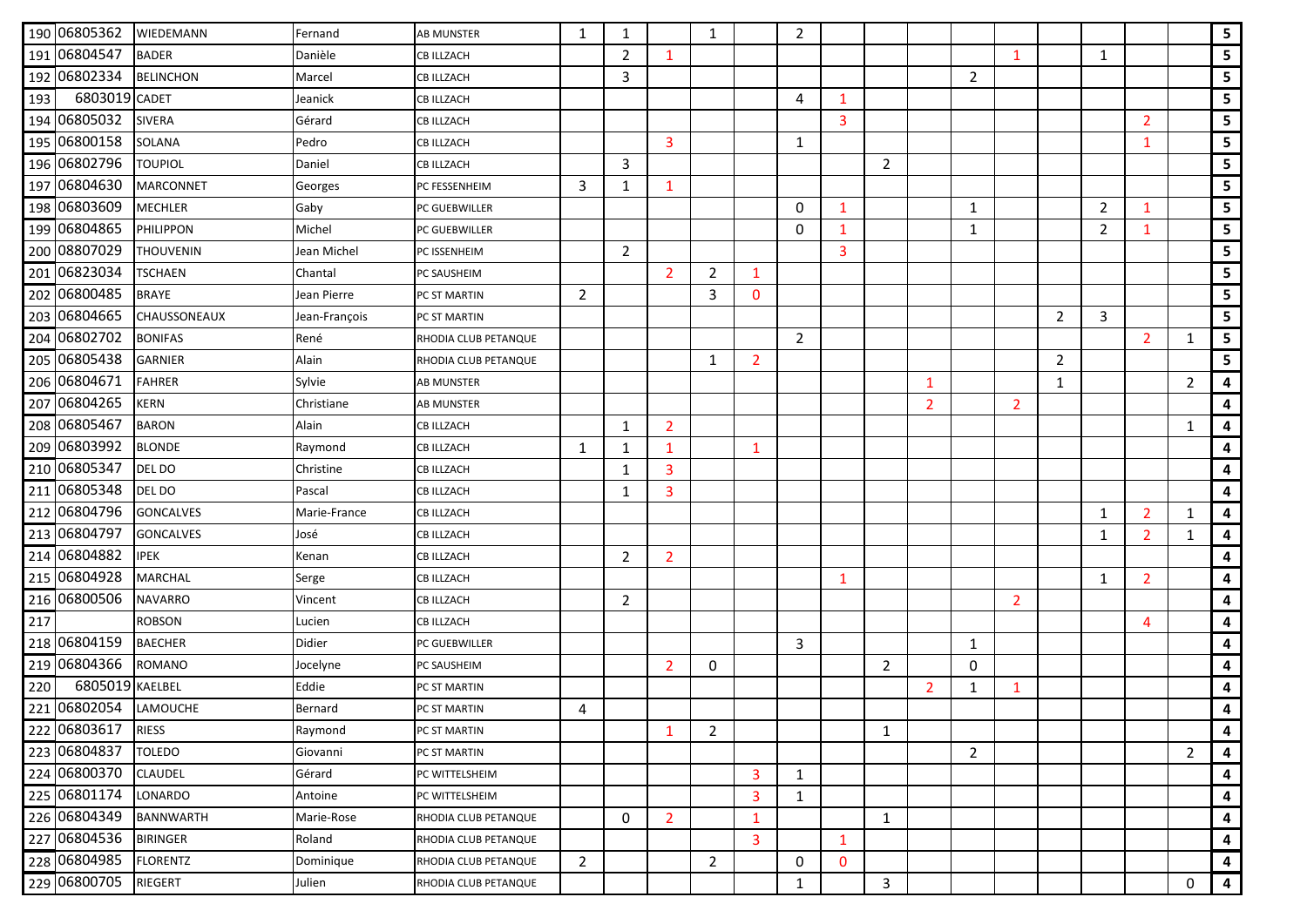|     | 230 06804891           | <b>SCHNEIDER</b>      | Hervé           | RHODIA CLUB PETANQUE |                |                | $\overline{2}$ |                |              |                |                | $\overline{2}$ |   |   |   |  |              |          | $\overline{\mathbf{4}}$ |
|-----|------------------------|-----------------------|-----------------|----------------------|----------------|----------------|----------------|----------------|--------------|----------------|----------------|----------------|---|---|---|--|--------------|----------|-------------------------|
|     | 231 06804845           | HUMMEL                | Marie-Blanche   | <b>AB MUNSTER</b>    | 1              | 1              |                | 1              | $\mathbf{0}$ |                |                |                |   |   |   |  |              |          | 3                       |
|     | 232 06800617           | <b>BALBOA</b>         | Francine        | <b>CB ILLZACH</b>    |                | $\overline{2}$ | 1              |                |              |                |                |                |   |   |   |  |              |          | $\mathbf{3}$            |
|     | 233 06804709           | <b>BRIGMANAS</b>      | Laurence        | <b>CB ILLZACH</b>    |                |                |                |                | 3            |                |                |                |   |   |   |  |              |          | $\mathbf{3}$            |
|     | 234 06803115           | <b>ERASTE</b>         | Sylvia          | <b>CB ILLZACH</b>    |                | $\overline{2}$ | $\mathbf{1}$   |                |              |                |                |                |   |   |   |  |              |          | $\mathbf{3}$            |
|     | 235 06820739           | <b>JOST</b>           | Yves            | <b>CB ILLZACH</b>    |                | $\mathbf{1}$   | 2              |                |              |                |                |                |   |   |   |  |              |          | $\mathbf{3}$            |
|     | 236 06805432           | LAZZARI               | Patrice         | <b>CB ILLZACH</b>    |                |                | $\overline{2}$ |                |              |                |                |                |   |   |   |  |              | 1        | $\mathbf{3}$            |
|     | 237 06802028           | <b>MENDES</b>         | Augusto         | <b>CB ILLZACH</b>    |                |                | 3              |                |              |                |                |                |   |   |   |  |              |          | $\mathbf{3}$            |
|     | 238 06801632           | <b>MERCEY</b>         | Christophe      | <b>CB ILLZACH</b>    |                |                |                |                |              | 1              |                | 1              |   |   |   |  | 1            |          | $\mathbf{3}$            |
|     | 239 06804502           | <b>MERKLE</b>         | Béatrice        | <b>CB ILLZACH</b>    | $\mathbf{1}$   | 1              | -1             |                |              |                |                |                |   |   |   |  |              |          | $\mathbf{3}$            |
|     | 240 06804603           | <b>THOREL</b>         | Eric            | <b>CB ILLZACH</b>    |                |                | 3              |                |              |                |                |                |   |   |   |  |              |          | $\mathbf{3}$            |
|     | 241 06804663           | <b>THOREL</b>         | Sylvie          | <b>CB ILLZACH</b>    |                |                | 3              |                |              |                |                |                |   |   |   |  |              |          | $\mathbf{3}$            |
|     | 242 06805011           | <b>MIESCH</b>         | Patrice         | <b>MPSL</b>          |                |                |                |                | 3            |                |                |                |   |   |   |  |              |          | $\mathbf{3}$            |
|     | 243 06805359           | <b>DESSOLA</b>        | Roger           | PC FESSENHEIM        |                | 1              | $\mathbf{1}$   |                |              |                |                | 1              |   |   |   |  |              |          | $\mathbf{3}$            |
|     | 244 06805230           | <b>MULLER</b>         | Pierre          | PC FESSENHEIM        | 3              |                |                |                |              |                |                |                |   |   |   |  |              |          | $\mathbf{3}$            |
|     | 245 06805240           | <b>DEMEAUX</b>        | Fabrice         | PC GUEBWILLER        |                |                |                |                |              | $\mathbf{0}$   | $\overline{2}$ |                |   | 1 |   |  |              |          | $\mathbf{3}$            |
|     | 246 06805063           | <b>GOFFENEY</b>       | Michel          | PC GUEBWILLER        |                |                |                |                |              |                |                |                |   | 3 |   |  |              |          | $\mathbf{3}$            |
|     | 247 06804596           | <b>MARSOLLIER</b>     | Jean-Paul       | PC ISSENHEIM         |                |                |                | 3              |              |                |                |                |   |   |   |  |              |          | $\mathbf{3}$            |
| 248 | 6804367                | LE GUEN               | Jean-Louis      | PC LES CIGOGNES      |                |                |                |                |              | 2              |                |                | 1 |   |   |  |              |          | $\mathbf{3}$            |
|     | 249 06805216           | <b>CECERE</b>         | Michel          | PC ST MARTIN         |                |                |                |                |              |                |                |                |   |   | 3 |  |              |          | $\mathbf{3}$            |
|     | 250 06804770           | <b>BETUIN</b>         | Christiane      | PC WITTELSHEIM       |                |                |                | $\overline{2}$ | $\mathbf{1}$ |                |                |                |   |   |   |  |              |          | $\mathbf{3}$            |
|     | 251 06804771           | RUMMELHARD            | Thierry         | PC WITTELSHEIM       |                |                |                | 2              | 1            |                |                |                |   |   |   |  |              |          | $\mathbf{3}$            |
|     | 252 06800190           | <b>BENNAI</b>         | Mohand          | RHODIA CLUB PETANQUE | 1              |                | $\overline{2}$ |                |              |                |                |                |   |   |   |  |              |          | $\mathbf{3}$            |
|     | 253 06887959           | <b>DARTIGUELONGUE</b> | Francis         | RHODIA CLUB PETANQUE |                | 1              | 2              |                |              |                |                |                |   |   |   |  |              |          | $\mathbf{3}$            |
|     | 254 06804795           | <b>DIEMUNSCH</b>      | Marc            | RHODIA CLUB PETANQUE |                |                |                |                | 3            |                |                |                |   |   |   |  |              | $\Omega$ | $\mathbf{3}$            |
|     | 255 06804329           | <b>DODIN</b>          | Bernard         | RHODIA CLUB PETANQUE |                |                |                |                | 1            | $\overline{2}$ |                |                |   |   |   |  |              |          | $\mathbf{3}$            |
|     | 256 06805370           | <b>ELOUAHED</b>       | Jean-Christophe | RHODIA CLUB PETANQUE |                |                |                |                |              | $\overline{2}$ |                |                |   | 1 |   |  |              |          | $\mathbf{3}$            |
|     | 257 06800699           | <b>RIOT</b>           | Jean Yves       | RHODIA CLUB PETANQUE |                |                |                |                |              |                |                | 3              |   |   |   |  |              |          | $\mathbf{3}$            |
|     | 258 06804625           | <b>STIMPFLING</b>     | Monique         | RHODIA CLUB PETANQUE |                | 0              | $\overline{2}$ |                | $\mathbf{1}$ |                |                | 0              |   |   |   |  |              |          | $\mathbf{3}$            |
|     | 259 06804922           | <b>BRETTE</b>         | Jean-Pierre     | AB MUNSTER           |                |                | 1              | 1              |              |                |                |                |   |   |   |  |              |          | $\overline{2}$          |
| 260 | 6801321                | <b>BAUMANN</b>        | Jean-Claude     | <b>CB ILLZACH</b>    |                |                |                |                |              |                |                | $\overline{2}$ |   |   |   |  |              |          | $\overline{2}$          |
|     | 261 01407742 BOUVACHON |                       | Antonin         | <b>CB ILLZACH</b>    |                |                |                | $\overline{2}$ |              |                |                |                |   |   |   |  |              |          | $\overline{2}$          |
|     | 262 06804710           | <b>BRIGMANAS</b>      | Remy            | <b>CB ILLZACH</b>    | $\overline{2}$ |                |                |                |              |                |                |                |   |   |   |  |              |          | $\mathbf{2}$            |
|     | 263 06803745           | CASTELLANO            | Nicole          | <b>CB ILLZACH</b>    |                |                |                |                |              | 1              |                |                |   |   |   |  | $\mathbf{1}$ |          | $\overline{2}$          |
|     | 264 06804703           | <b>CERISIER</b>       | Marcel          | <b>CB ILLZACH</b>    | $\mathbf{1}$   |                | $\mathbf 1$    |                |              |                |                |                |   |   |   |  |              |          | $\overline{2}$          |
|     | 265 06804552           | <b>DUCHEMANN</b>      | Jean-Marie      | <b>CB ILLZACH</b>    | $\overline{2}$ |                |                |                |              |                |                |                |   |   |   |  |              |          | $\mathbf{2}$            |
|     | 266 06805338           | <b>KLOPFENSTEIN</b>   | Alain           | <b>CB ILLZACH</b>    |                |                |                |                |              | $\overline{2}$ |                |                |   |   |   |  |              |          | $\mathbf{2}$            |
|     | 267 02911517           | PARMENTIER            | Bruno           | <b>CB ILLZACH</b>    | $\overline{2}$ |                |                |                |              |                |                |                |   |   |   |  |              |          | $\overline{2}$          |
|     | 268 06804598           | <b>STEINIGER</b>      | Eliane          | <b>CB ILLZACH</b>    |                |                | $\overline{2}$ |                |              |                |                |                |   |   |   |  |              |          | $\overline{2}$          |
|     | 269 06804606           | <b>STEINIGER</b>      | Sylvain         | <b>CB ILLZACH</b>    |                |                | $\overline{2}$ |                |              |                |                |                |   |   |   |  |              |          | $\overline{2}$          |
|     |                        |                       |                 |                      |                |                |                |                |              |                |                |                |   |   |   |  |              |          |                         |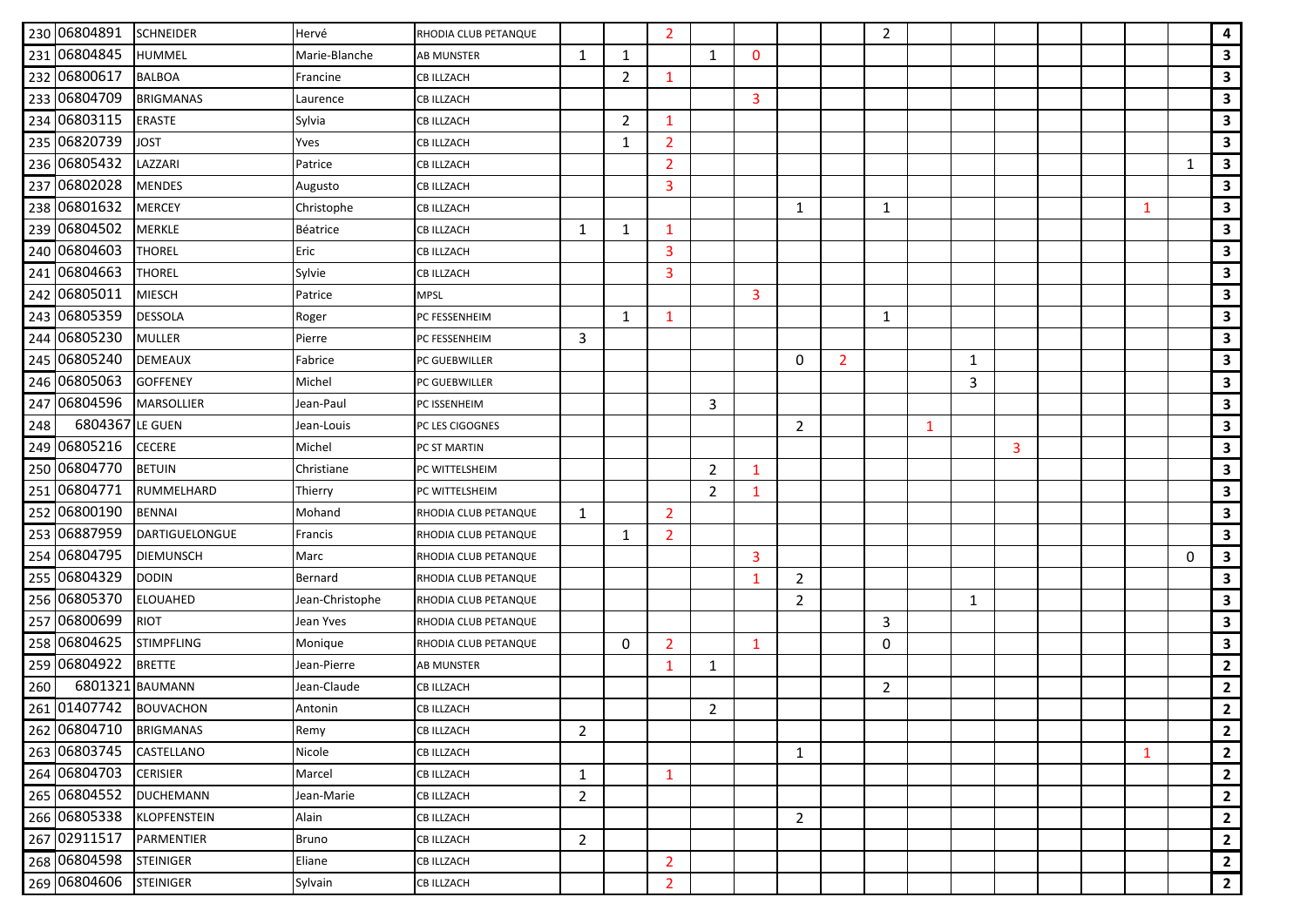|     | 270 06803634   | <b>TSCHAEN</b>   | Jean Loup       | <b>CB ILLZACH</b>    |                |              | -1             | $\mathbf{1}$ |              |   |              |   |              |          |             |              |              |                | $\overline{2}$ |
|-----|----------------|------------------|-----------------|----------------------|----------------|--------------|----------------|--------------|--------------|---|--------------|---|--------------|----------|-------------|--------------|--------------|----------------|----------------|
|     | 271 06804652   | <b>BELLON</b>    | Jean-Luc        | <b>CB LUDOVICIEN</b> |                |              |                |              |              |   |              |   |              |          |             |              |              | $\overline{2}$ | $\overline{2}$ |
|     | 272 06804591   | <b>MUELLER</b>   | Silvia          | PC FESSENHEIM        |                |              | $\overline{2}$ |              |              |   |              |   |              |          |             |              |              |                | $\overline{2}$ |
|     | 273 06800609   | JENNY            | Myriam          | PC GUEBWILLER        |                |              |                |              |              |   |              |   | 1            |          |             |              |              | 1              | $\overline{2}$ |
|     | 274 06804577   | SOMMER           | Bernard         | PC LES CIGOGNES      |                |              |                |              |              |   |              |   |              |          |             | 2            |              |                | $\overline{2}$ |
|     | 275 06803562   | <b>WISS</b>      | Christian       | PC LES CIGOGNES      |                |              |                |              |              |   | $\mathbf{1}$ |   | $\mathbf 1$  |          |             |              |              |                | $\overline{2}$ |
|     | 276 06805455   | <b>HORN</b>      | René            | PC SAUSHEIM          |                |              | 1              |              | $\mathbf{1}$ |   |              |   |              |          |             |              |              |                | $\overline{2}$ |
|     | 277 06803632   | <b>ROMANO</b>    | Tolmino         | PC SAUSHEIM          |                |              | 2              | $\Omega$     |              |   |              |   |              | $\Omega$ |             |              |              |                | $\overline{2}$ |
|     | 278 06838520   | <b>BARCELO</b>   | Christian       | RHODIA CLUB PETANQUE |                |              | 2              |              |              |   |              |   |              |          |             |              |              |                | $\overline{2}$ |
|     | 279 06802717   | <b>BRUCKLER</b>  | Jean Marie      | RHODIA CLUB PETANQUE |                |              |                |              |              | 1 |              | 1 |              |          |             |              |              |                | $\overline{2}$ |
|     | 280 06805119   | CHAMAND          | Amélia          | RHODIA CLUB PETANQUE | $\overline{2}$ |              |                |              |              |   |              |   |              |          |             |              |              |                | $\overline{2}$ |
|     | 281 06804744   | <b>DIETRICH</b>  | Jean-Louis      | AB MUNSTER           |                |              |                |              |              | 0 |              |   | $\Omega$     |          | 1           |              |              |                | $\mathbf{1}$   |
|     | 282 06804729   | <b>MURA</b>      | Paulette        | AB MUNSTER           |                |              |                |              |              | 0 |              |   | $\Omega$     |          | 1           |              |              |                | $\mathbf{1}$   |
|     | 283 06804450   | <b>BEYRATH</b>   | <b>PATRICK</b>  | <b>CB ILLZACH</b>    |                | $\mathbf{1}$ |                |              |              |   |              |   |              |          |             |              |              |                | $\mathbf{1}$   |
|     | 284 06805390   | <b>BIRLINGER</b> | Andre           | <b>CB ILLZACH</b>    |                |              |                |              |              |   |              |   |              |          |             | 1            |              |                | $\mathbf{1}$   |
|     | 285 06804553   | DELAUNAY         | Béatrice        | <b>CB ILLZACH</b>    |                |              |                |              |              |   |              |   |              |          |             |              | $\mathbf{1}$ |                | $\mathbf{1}$   |
|     | 286 06801090   | <b>FISCHER</b>   | Monique         | <b>CB ILLZACH</b>    |                |              |                | $\mathbf{1}$ |              |   |              |   |              |          |             |              |              |                | $\mathbf{1}$   |
|     | 287 06802169   | HIRLEMANN        | Christiane      | <b>CB ILLZACH</b>    |                |              |                |              |              |   |              |   |              |          |             |              | 1            |                | $\mathbf{1}$   |
|     | 288 06804857   | <b>MORITZ</b>    | Daniel          | <b>CB ILLZACH</b>    |                |              |                |              |              |   |              |   |              |          |             | $\mathbf{1}$ |              |                | $\mathbf{1}$   |
|     | 289 06804471   | <b>RETSCH</b>    | Pierre          | <b>CB ILLZACH</b>    |                |              | $\Omega$       |              |              |   |              | 1 |              |          |             |              |              |                | $\mathbf{1}$   |
|     | 290 06800724   | <b>RUMA</b>      | Loreto          | <b>CB ILLZACH</b>    |                |              | 1              |              |              |   |              |   |              |          |             |              |              |                | $\mathbf{1}$   |
|     | 291 06805353   | <b>SCHNEIDER</b> | Pascal          | <b>CB ILLZACH</b>    |                |              |                |              |              | 1 |              |   |              |          |             |              |              |                | $\mathbf{1}$   |
|     | 292 06805135   | D'AMBROSIO       | Christian       | PC GUEBWILLER        |                |              |                |              |              | 1 |              |   |              |          |             |              |              |                | $\mathbf{1}$   |
|     | 293 06805136   | LAURENT          | Daniel          | PC GUEBWILLER        |                |              |                |              |              |   |              |   |              |          |             |              |              | 1              | $\mathbf{1}$   |
|     | 294 06800630   | WENTZEL          | Raymond         | PC GUEBWILLER        |                |              |                |              |              |   |              |   |              |          |             |              |              | 1              | $\mathbf{1}$   |
|     | 295 06805159   | <b>MEMMI</b>     | Marie           | PC ISSENHEIM         |                |              |                |              |              |   |              |   |              |          |             |              | 1            |                | $\mathbf{1}$   |
|     | 296 06800182   | <b>BORNICKI</b>  | <b>FRANCOIS</b> | PC LES CIGOGNES      |                |              |                |              |              |   |              |   |              |          |             |              | $\mathbf{1}$ |                | $\mathbf{1}$   |
|     | 297 06804754   | <b>FABBRO</b>    | Serge           | PC LES CIGOGNES      |                |              |                |              |              |   |              |   | $\mathbf{1}$ |          |             |              |              |                | $\mathbf{1}$   |
|     | 298 06803875   | <b>SPIESSER</b>  | André           | PC LES CIGOGNES      |                |              |                |              |              |   |              |   | 1            |          |             |              |              |                | $\mathbf{1}$   |
|     | 299 06802945   | <b>WISS</b>      | Thérése         | PC LES CIGOGNES      |                |              |                |              |              | 1 |              |   |              |          |             |              |              |                | $\mathbf{1}$   |
|     | 300 06801681   | RAMANANTSOA      | Clément         | PC WITTELSHEIM       |                |              |                |              |              | 1 |              |   |              |          |             |              |              |                | $\mathbf{1}$   |
| 301 | 6804884 LICATA |                  | Chantal         | RHODIA CLUB PETANQUE |                |              |                |              | -1           |   |              |   |              |          |             |              |              |                | $\mathbf{1}$   |
|     | 302 06802801   | PEREIRA          | Michel          | RHODIA CLUB PETANQUE |                |              |                |              |              |   | $\mathbf{1}$ |   |              |          |             |              |              |                | $\mathbf{1}$   |
|     | 303 06800362   | WIEBELSKIRCHER   | Monique         | RHODIA CLUB PETANQUE |                |              |                |              | $\mathbf{0}$ |   |              |   |              |          |             |              | $\mathbf{1}$ |                | $\mathbf{1}$   |
| 304 | 6801011        | <b>NICOLAS</b>   | Daniel          | <b>CB ILLZACH</b>    |                |              |                |              |              |   |              |   |              |          |             |              |              | 1              | $\mathbf{1}$   |
|     | 305 06802618   | <b>CHARION</b>   | Marie-Louise    | <b>AB MUNSTER</b>    |                |              |                |              |              |   |              |   |              |          |             |              |              |                | $\mathbf 0$    |
|     | 306 06804653   | <b>EUVRARD</b>   | Roger           | <b>AB MUNSTER</b>    |                |              |                |              |              |   |              |   |              |          |             |              |              |                | $\mathbf 0$    |
|     | 307 06805363   | <b>FREVILLE</b>  | Bernard         | AB MUNSTER           |                |              |                |              |              |   |              |   |              |          | $\mathbf 0$ |              |              |                | $\mathbf 0$    |
|     | 308 06804666   | <b>GENET</b>     | Maguy           | <b>AB MUNSTER</b>    |                |              |                |              |              |   |              |   |              |          |             |              |              |                | $\mathbf 0$    |
|     | 309 06800519   | <b>GIANTI</b>    | Orazio          | <b>AB MUNSTER</b>    |                |              |                |              |              |   |              |   |              |          |             |              |              |                | $\mathbf 0$    |
|     |                |                  |                 |                      |                |              |                |              |              |   |              |   |              |          |             |              |              |                |                |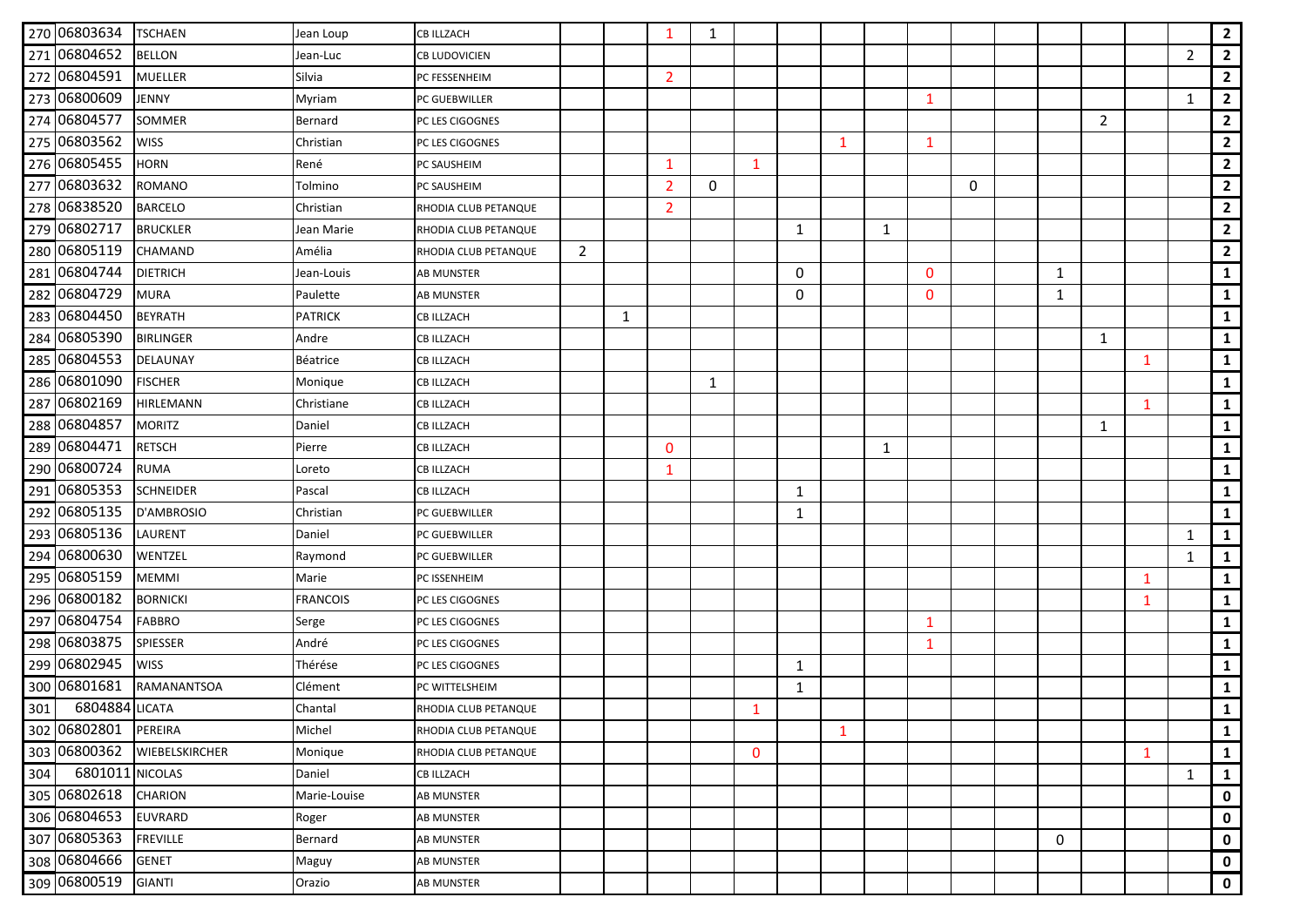| 310 06805079 | <b>HAEFFELIN</b>        | Carmen         | <b>AB MUNSTER</b> |  |  |  |  |  | 0 |  | $\mathbf 0$ |
|--------------|-------------------------|----------------|-------------------|--|--|--|--|--|---|--|-------------|
| 311 06805138 | <b>PARISOT</b>          | Raphaël        | <b>AB MUNSTER</b> |  |  |  |  |  |   |  | $\mathbf 0$ |
| 312 06804129 | <b>ROMANO</b>           | Angelo         | <b>AB MUNSTER</b> |  |  |  |  |  |   |  | $\mathbf 0$ |
| 313 06800860 | <b>STERNITZKY</b>       | Michèle        | AB MUNSTER        |  |  |  |  |  |   |  | $\mathbf 0$ |
| 314 06803799 | <b>AISSAOUI</b>         | David          | <b>BOULE 2000</b> |  |  |  |  |  |   |  | $\mathbf 0$ |
| 315 06804733 | <b>BARBOSA DA SILVA</b> | Antonio        | <b>BOULE 2000</b> |  |  |  |  |  |   |  | $\mathbf 0$ |
| 316 06804237 | <b>DA SILVA</b>         | Joaquim        | <b>BOULE 2000</b> |  |  |  |  |  |   |  | $\mathbf 0$ |
| 317 06804701 | <b>DENTZ</b>            | Serge          | <b>BOULE 2000</b> |  |  |  |  |  |   |  | $\mathbf 0$ |
| 318 06803478 | <b>DI FABIO</b>         | Serge          | <b>BOULE 2000</b> |  |  |  |  |  |   |  | $\mathbf 0$ |
| 319 06804914 | <b>ELYAHYAOUI</b>       | Ahmed          | <b>BOULE 2000</b> |  |  |  |  |  |   |  | $\mathbf 0$ |
| 320 06805255 | <b>FANGER</b>           | Christian      | <b>BOULE 2000</b> |  |  |  |  |  |   |  | $\mathbf 0$ |
| 321 06804142 | <b>GETSCH</b>           | Aloyse         | <b>BOULE 2000</b> |  |  |  |  |  |   |  | $\mathbf 0$ |
| 322 06804326 | <b>GHOLAM</b>           | Alain          | <b>BOULE 2000</b> |  |  |  |  |  |   |  | $\mathbf 0$ |
| 323 06800125 | <b>HAEFFELE</b>         | Christian      | <b>BOULE 2000</b> |  |  |  |  |  |   |  | $\mathbf 0$ |
| 324 06800642 | <b>JEANTET</b>          | Jean Claude    | <b>BOULE 2000</b> |  |  |  |  |  |   |  | $\mathbf 0$ |
| 325 01374022 | <b>KLIPPSTEIN</b>       | <b>RICHARD</b> | <b>BOULE 2000</b> |  |  |  |  |  |   |  | $\mathbf 0$ |
| 326 06803742 | <b>LAUFFER</b>          | Pascal         | <b>BOULE 2000</b> |  |  |  |  |  |   |  | $\pmb{0}$   |
| 327 06802641 | <b>SANCHEZ</b>          | Gérard         | <b>BOULE 2000</b> |  |  |  |  |  |   |  | $\mathbf 0$ |
| 328 06804031 | <b>SENN</b>             | Alain          | <b>BOULE 2000</b> |  |  |  |  |  |   |  | $\mathbf 0$ |
| 329 06819542 | <b>AHLSWEH</b>          | François       | <b>CB ILLZACH</b> |  |  |  |  |  |   |  | $\mathbf 0$ |
| 330 06800644 | <b>ALAU</b>             | Jean Marc      | <b>CB ILLZACH</b> |  |  |  |  |  |   |  | $\mathbf 0$ |
| 331 06804481 | <b>BADER</b>            | Christian      | CB ILLZACH        |  |  |  |  |  |   |  | $\mathbf 0$ |
| 332 06805254 | <b>BASTOS</b>           | Yves           | <b>CB ILLZACH</b> |  |  |  |  |  |   |  | $\mathbf 0$ |
| 333 06805415 | <b>BETZLER</b>          | Claude         | CB ILLZACH        |  |  |  |  |  |   |  | $\mathbf 0$ |
| 334 06804351 | <b>BINDER</b>           | Bernard        | <b>CB ILLZACH</b> |  |  |  |  |  |   |  | $\mathbf 0$ |
| 335 06803879 | <b>BOHLER</b>           | Jean Marie     | <b>CB ILLZACH</b> |  |  |  |  |  |   |  | $\mathbf 0$ |
| 336 05919201 | <b>BUTEL</b>            | Alain          | CB ILLZACH        |  |  |  |  |  |   |  | $\mathbf 0$ |
| 337 06803361 | CASTELLANO              | Claudio        | CB ILLZACH        |  |  |  |  |  |   |  | $\mathbf 0$ |
| 338 06800923 | <b>CASTENCAU</b>        | Richard        | <b>CB ILLZACH</b> |  |  |  |  |  |   |  | $\mathbf 0$ |
| 339 06800015 | CHAUMONT                | Claude         | CB ILLZACH        |  |  |  |  |  |   |  | $\mathbf 0$ |
| 340 06802181 | <b>CHAUMONT</b>         | Henri Pierre   | CB ILLZACH        |  |  |  |  |  |   |  | $\mathbf 0$ |
| 341 06805428 | CHAUMONT                | Gabrielle      | <b>CB ILLZACH</b> |  |  |  |  |  |   |  | $\mathbf 0$ |
| 342 06805350 | <b>CLODI</b>            | Paul           | <b>CB ILLZACH</b> |  |  |  |  |  |   |  | $\mathbf 0$ |
| 343 06804352 | <b>DA ROSA</b>          | Daniel         | <b>CB ILLZACH</b> |  |  |  |  |  |   |  | $\mathbf 0$ |
| 344 06804902 | D'ALESSANDRO            | Erasmo         | <b>CB ILLZACH</b> |  |  |  |  |  |   |  | $\mathbf 0$ |
| 345 06804798 | <b>DE FARIA</b>         | Alain Georges  | <b>CB ILLZACH</b> |  |  |  |  |  |   |  | 0           |
| 346 06804810 | <b>DE FARIA</b>         | Maria          | <b>CB ILLZACH</b> |  |  |  |  |  |   |  | $\mathbf 0$ |
| 347 06801072 | <b>DE GRUTTOLA</b>      | Ottone         | <b>CB ILLZACH</b> |  |  |  |  |  |   |  | $\mathbf 0$ |
| 348 06804683 | <b>DETAIL</b>           | Dominique      | <b>CB ILLZACH</b> |  |  |  |  |  |   |  | 0           |
| 349 06800793 | <b>DRIEUX</b>           | Cinzia         | <b>CB ILLZACH</b> |  |  |  |  |  |   |  | $\mathbf 0$ |
|              |                         |                |                   |  |  |  |  |  |   |  |             |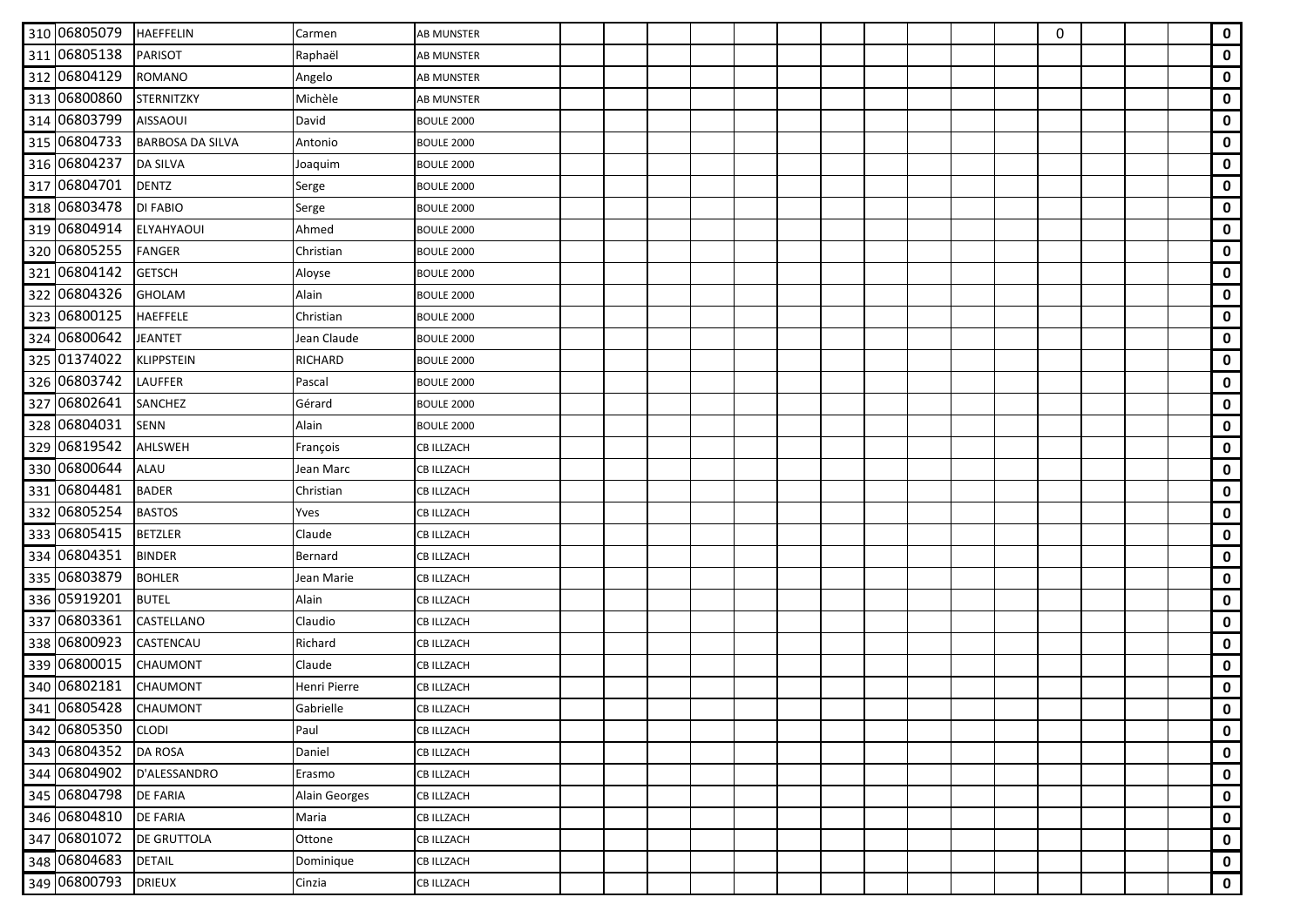| 350 06805332 | <b>ECKARD</b>      | André           | <b>CB ILLZACH</b> |  |              |  |  |  |  |  |  | $\mathbf 0$ |
|--------------|--------------------|-----------------|-------------------|--|--------------|--|--|--|--|--|--|-------------|
| 351 06805272 | <b>EHRENBOGEN</b>  | Patrick         | <b>CB ILLZACH</b> |  |              |  |  |  |  |  |  | $\mathbf 0$ |
| 352 06804311 | <b>EHRET</b>       | Serge           | <b>CB ILLZACH</b> |  |              |  |  |  |  |  |  | $\mathbf 0$ |
| 353 06804289 | <b>FEDERLE</b>     | Thierry         | <b>CB ILLZACH</b> |  |              |  |  |  |  |  |  | $\mathbf 0$ |
| 354 06805000 | <b>FEHLMANN</b>    | Claude          | <b>CB ILLZACH</b> |  |              |  |  |  |  |  |  | $\mathbf 0$ |
| 355 06805295 | <b>FOURTOU</b>     | Roland          | CB ILLZACH        |  |              |  |  |  |  |  |  | $\mathbf 0$ |
| 356 06800156 | <b>FUCHS</b>       | <b>FRANCOIS</b> | <b>CB ILLZACH</b> |  |              |  |  |  |  |  |  | $\mathbf 0$ |
| 357 06805194 | <b>FUCHS</b>       | Claude          | <b>CB ILLZACH</b> |  |              |  |  |  |  |  |  | $\mathbf 0$ |
| 358 06804209 | <b>GARCIA</b>      | JOSE            | CB ILLZACH        |  |              |  |  |  |  |  |  | $\mathbf 0$ |
| 359 06803894 | <b>HANNAUER</b>    | <b>FRANCOIS</b> | <b>CB ILLZACH</b> |  |              |  |  |  |  |  |  | $\mathbf 0$ |
| 360 06803892 | <b>JOURNEE</b>     | Bernard         | <b>CB ILLZACH</b> |  |              |  |  |  |  |  |  | $\mathbf 0$ |
| 361 06899932 | <b>KELLER</b>      | Rene            | <b>CB ILLZACH</b> |  |              |  |  |  |  |  |  | $\mathbf 0$ |
| 362 06801432 | <b>KOSMALA</b>     | <b>FRANCOIS</b> | <b>CB ILLZACH</b> |  |              |  |  |  |  |  |  | $\mathbf 0$ |
| 363 06804485 | LAZZARO            | François        | <b>CB ILLZACH</b> |  |              |  |  |  |  |  |  | $\mathbf 0$ |
| 364 06801322 | LE NOUEN           | Didier          | <b>CB ILLZACH</b> |  |              |  |  |  |  |  |  | $\mathbf 0$ |
| 365 06804708 | LEHE               | Francis         | CB ILLZACH        |  |              |  |  |  |  |  |  | $\mathbf 0$ |
| 366 06804805 | <b>LEISERING</b>   | Alvin           | <b>CB ILLZACH</b> |  |              |  |  |  |  |  |  | $\mathbf 0$ |
| 367 06803863 | <b>MAGAIL</b>      | Michel          | CB ILLZACH        |  |              |  |  |  |  |  |  | $\mathbf 0$ |
| 368 06802244 | <b>MAURER</b>      | Pierre          | CB ILLZACH        |  |              |  |  |  |  |  |  | $\mathbf 0$ |
| 369 06803882 | <b>MAY</b>         | Gaston          | <b>CB ILLZACH</b> |  |              |  |  |  |  |  |  | $\mathbf 0$ |
| 370 06803881 | <b>MEISTER</b>     | Joseph          | CB ILLZACH        |  |              |  |  |  |  |  |  | $\mathbf 0$ |
| 371 06803893 | <b>MEISTER</b>     | Morand          | <b>CB ILLZACH</b> |  |              |  |  |  |  |  |  | $\mathbf 0$ |
| 372 06804021 | <b>MEISTER</b>     | Maurice         | <b>CB ILLZACH</b> |  |              |  |  |  |  |  |  | $\mathbf 0$ |
| 373 06804546 | <b>MEISTER</b>     | Chantal         | <b>CB ILLZACH</b> |  |              |  |  |  |  |  |  | $\mathbf 0$ |
| 374 06802156 | <b>MENDES</b>      | Térésa          | <b>CB ILLZACH</b> |  |              |  |  |  |  |  |  | $\mathbf 0$ |
| 375 06803514 | <b>MEYER</b>       | Christophe      | <b>CB ILLZACH</b> |  |              |  |  |  |  |  |  | $\mathbf 0$ |
| 376 06804661 | MISSLAND-JOIE      | Arlette         | <b>CB ILLZACH</b> |  |              |  |  |  |  |  |  | 0           |
| 377 06804870 | <b>MORITZ</b>      | Béatrice        | <b>CB ILLZACH</b> |  |              |  |  |  |  |  |  | $\mathbf 0$ |
| 378 06800515 | <b>MUNIER</b>      | Germain         | <b>CB ILLZACH</b> |  |              |  |  |  |  |  |  | $\mathbf 0$ |
| 379 06804616 | <b>NOEL</b>        | Michel          | <b>CB ILLZACH</b> |  |              |  |  |  |  |  |  | $\mathbf 0$ |
| 380 06805284 | <b>OZALP</b>       | Abdullah        | <b>CB ILLZACH</b> |  |              |  |  |  |  |  |  | $\mathbf 0$ |
| 381 06803987 | PECORARO           | Louis           | <b>CB ILLZACH</b> |  | $\mathbf{0}$ |  |  |  |  |  |  | $\mathbf 0$ |
| 382 06801071 | <b>PORTAL</b>      | Dominique       | <b>CB ILLZACH</b> |  |              |  |  |  |  |  |  | $\mathbf 0$ |
| 383 06801221 | <b>PORTAL</b>      | Patricia        | <b>CB ILLZACH</b> |  |              |  |  |  |  |  |  | 0           |
| 384 06804901 | PUTH               | Tay             | <b>CB ILLZACH</b> |  |              |  |  |  |  |  |  | $\mathbf 0$ |
| 385 06804154 | <b>REALI</b>       | Rino            | CB ILLZACH        |  |              |  |  |  |  |  |  | 0           |
| 386 06804100 | <b>ROS</b>         | Armand          | CB ILLZACH        |  |              |  |  |  |  |  |  | 0           |
| 387 06805336 | <b>SARRON</b>      | Jean-Louis      | CB ILLZACH        |  |              |  |  |  |  |  |  | $\mathbf 0$ |
| 388 06805392 | <b>SCHAUB</b>      | Lucien          | <b>CB ILLZACH</b> |  |              |  |  |  |  |  |  | $\mathbf 0$ |
| 389 06805460 | <b>SCHWAERTZIG</b> | Christian       | <b>CB ILLZACH</b> |  |              |  |  |  |  |  |  | $\mathbf 0$ |
|              |                    |                 |                   |  |              |  |  |  |  |  |  |             |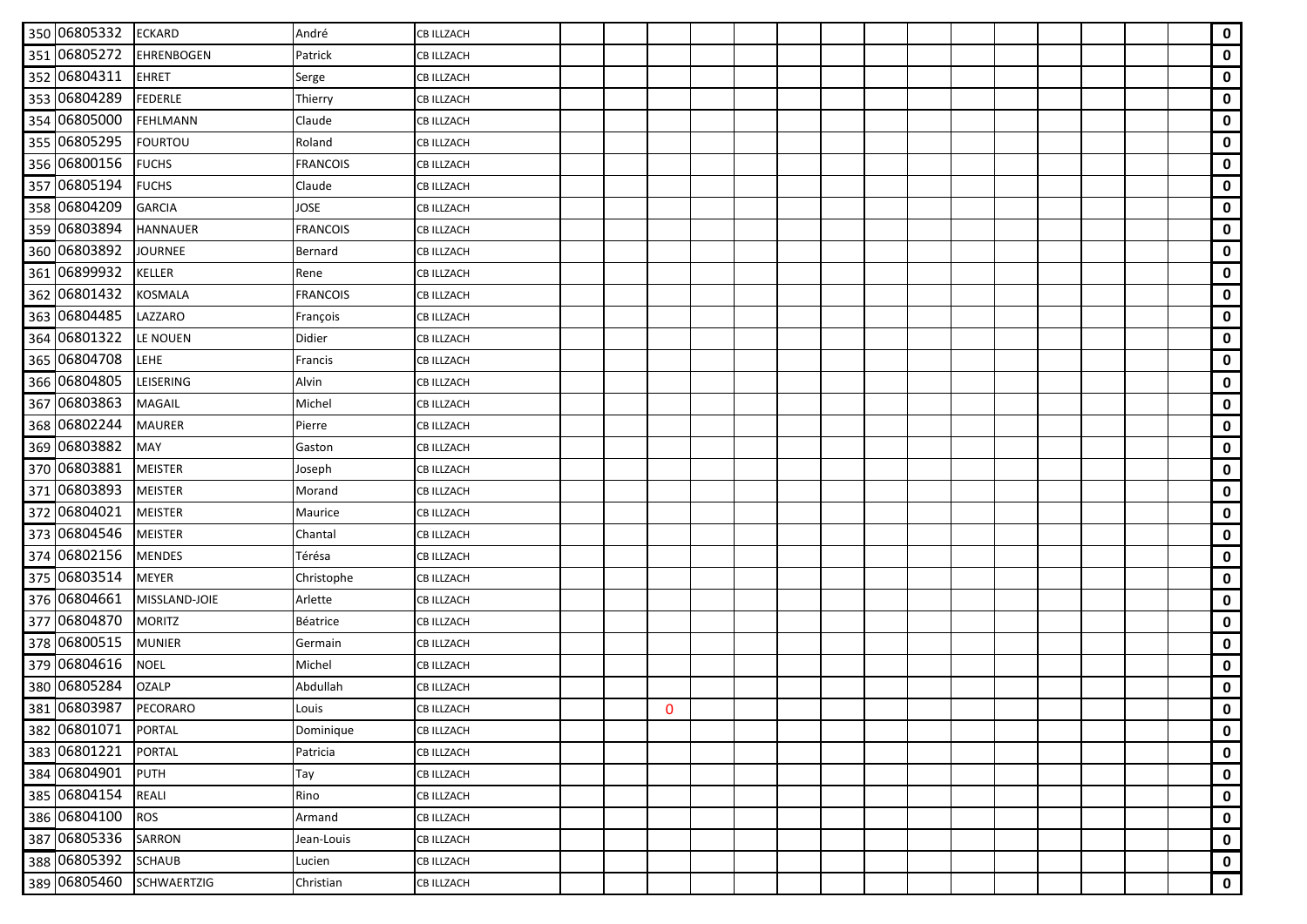| 390 06804942 | <b>SIMON</b>          | Jean-Paul       | <b>CB ILLZACH</b>        |  |  |  |  |  |              |  |  | $\mathbf 0$ |
|--------------|-----------------------|-----------------|--------------------------|--|--|--|--|--|--------------|--|--|-------------|
| 391 06805221 | <b>TALERICO</b>       | Jean            | <b>CB ILLZACH</b>        |  |  |  |  |  |              |  |  | $\mathbf 0$ |
| 392 06802139 | <b>VINCENZI</b>       | <b>Bruno</b>    | CB ILLZACH               |  |  |  |  |  |              |  |  | $\mathbf 0$ |
| 393 06805023 | <b>YIGIT</b>          | Yusuf           | <b>CB ILLZACH</b>        |  |  |  |  |  |              |  |  | $\mathbf 0$ |
| 394 06800994 | <b>BANQ</b>           | Alain           | <b>CB LUDOVICIEN</b>     |  |  |  |  |  | $\mathbf{0}$ |  |  | 0           |
| 395 06805147 | <b>BRENDER</b>        | Frederic        | CB LUDOVICIEN            |  |  |  |  |  |              |  |  | $\mathbf 0$ |
| 396 06800763 | <b>ENDERLIN HUGEL</b> | Marie-Dominique | <b>CB LUDOVICIEN</b>     |  |  |  |  |  |              |  |  | $\mathbf 0$ |
| 397 06800974 | <b>FRANC</b>          | Michel          | <b>CB LUDOVICIEN</b>     |  |  |  |  |  |              |  |  | $\mathbf 0$ |
| 398 06805068 | <b>GIUSTIZIERO</b>    | Angelo          | CB LUDOVICIEN            |  |  |  |  |  |              |  |  | $\mathbf 0$ |
| 399 06800509 | HUGEL                 | Pascal          | CB LUDOVICIEN            |  |  |  |  |  |              |  |  | $\mathbf 0$ |
| 400 08306737 | <b>KLENKLE</b>        | Camille         | <b>CB LUDOVICIEN</b>     |  |  |  |  |  |              |  |  | 0           |
| 401 06801581 | LAMY                  | Patrick         | CB LUDOVICIEN            |  |  |  |  |  |              |  |  | $\mathbf 0$ |
| 402 06805069 | LAVIGNAC              | Eric            | CB LUDOVICIEN            |  |  |  |  |  | $\mathbf{0}$ |  |  | $\mathbf 0$ |
| 403 06800957 | <b>MANSENCAL</b>      | Jean-Bernard    | <b>CB LUDOVICIEN</b>     |  |  |  |  |  |              |  |  | $\mathbf 0$ |
| 404 06803953 | <b>MUJDZIC</b>        | Mirsad          | <b>CB LUDOVICIEN</b>     |  |  |  |  |  |              |  |  | $\mathbf 0$ |
| 405 06802148 | <b>RAGOO</b>          | Ansraj          | CB LUDOVICIEN            |  |  |  |  |  |              |  |  | $\mathbf 0$ |
| 406 07116684 | ZAIMI                 | Harun           | <b>CB LUDOVICIEN</b>     |  |  |  |  |  |              |  |  | $\mathbf 0$ |
| 407 06800946 | CONTARATO             | Giancarlo       | LA BOULE DE BART'        |  |  |  |  |  |              |  |  | $\mathbf 0$ |
| 408 06800967 | CONTARATO             | Ernestina       | LA BOULE DE BART'        |  |  |  |  |  |              |  |  | $\mathbf 0$ |
| 409 06800960 | <b>FOURMI</b>         | <b>PHILIPPE</b> | LA BOULE DE BART'        |  |  |  |  |  |              |  |  | $\mathbf 0$ |
| 410 06804535 | <b>BIJOU</b>          | André           | <b>MPSL</b>              |  |  |  |  |  |              |  |  | $\mathbf 0$ |
| 411 06804874 | <b>GAECHTER</b>       | Gérard          | <b>MPSL</b>              |  |  |  |  |  |              |  |  | $\mathbf 0$ |
| 412 06804445 | <b>GALLER</b>         | Jean            | <b>MPSL</b>              |  |  |  |  |  |              |  |  | $\mathbf 0$ |
| 413 06800998 | <b>HERAS GOMEZ</b>    | Daniel          | <b>MPSL</b>              |  |  |  |  |  |              |  |  | $\mathbf 0$ |
| 414 06800075 | <b>JEANTET</b>        | <b>Bruno</b>    | <b>MPSL</b>              |  |  |  |  |  |              |  |  | $\mathbf 0$ |
| 415 06805427 | <b>JEANTET</b>        | Christine       | <b>MPSL</b>              |  |  |  |  |  |              |  |  | $\mathbf 0$ |
| 416 06803433 | PASQUARELLI           | <b>Blaise</b>   | <b>MPSL</b>              |  |  |  |  |  |              |  |  | 0           |
| 417 06805337 | SARRE                 | Yves            | <b>MPSL</b>              |  |  |  |  |  |              |  |  | $\mathbf 0$ |
| 418 06805280 | <b>BRANDMEYER</b>     | Gérard          | P.L LES ACACIAS ALTKIRCH |  |  |  |  |  |              |  |  | $\mathbf 0$ |
| 419 06804979 | <b>CRUSSON</b>        | Bernard         | P.L LES ACACIAS ALTKIRCH |  |  |  |  |  |              |  |  | $\mathbf 0$ |
| 420 06805198 | <b>DOUIDY</b>         | Matti           | P.L LES ACACIAS ALTKIRCH |  |  |  |  |  |              |  |  | $\mathbf 0$ |
| 421 06805412 | <b>HARTMANN</b>       | Sylvain         | P.L LES ACACIAS ALTKIRCH |  |  |  |  |  |              |  |  | $\mathbf 0$ |
| 422 06804572 | <b>MARTEL</b>         | Alain           | P.L LES ACACIAS ALTKIRCH |  |  |  |  |  |              |  |  | $\mathbf 0$ |
| 423 06805214 | <b>NANNA</b>          | Pascal          | P.L LES ACACIAS ALTKIRCH |  |  |  |  |  |              |  |  | 0           |
| 424 06805218 | PACCELLIERI           | Antoine         | P.L LES ACACIAS ALTKIRCH |  |  |  |  |  |              |  |  | $\mathbf 0$ |
| 425 06800688 | <b>BOHN</b>           | Alain           | PC BIESHEIM              |  |  |  |  |  |              |  |  | 0           |
| 426 06804842 | <b>BRUN</b>           | Raymond         | PC BIESHEIM              |  |  |  |  |  |              |  |  | 0           |
| 427 06801962 | <b>GUERIN</b>         | Georges         | PC BIESHEIM              |  |  |  |  |  |              |  |  | $\mathbf 0$ |
| 428 06801987 | <b>BANNWARTH</b>      | Jean Claude     | PC FESSENHEIM            |  |  |  |  |  |              |  |  | $\mathbf 0$ |
| 429 06802234 | <b>GROSSON</b>        | Robert          | PC FESSENHEIM            |  |  |  |  |  |              |  |  | $\mathbf 0$ |
|              |                       |                 |                          |  |  |  |  |  |              |  |  |             |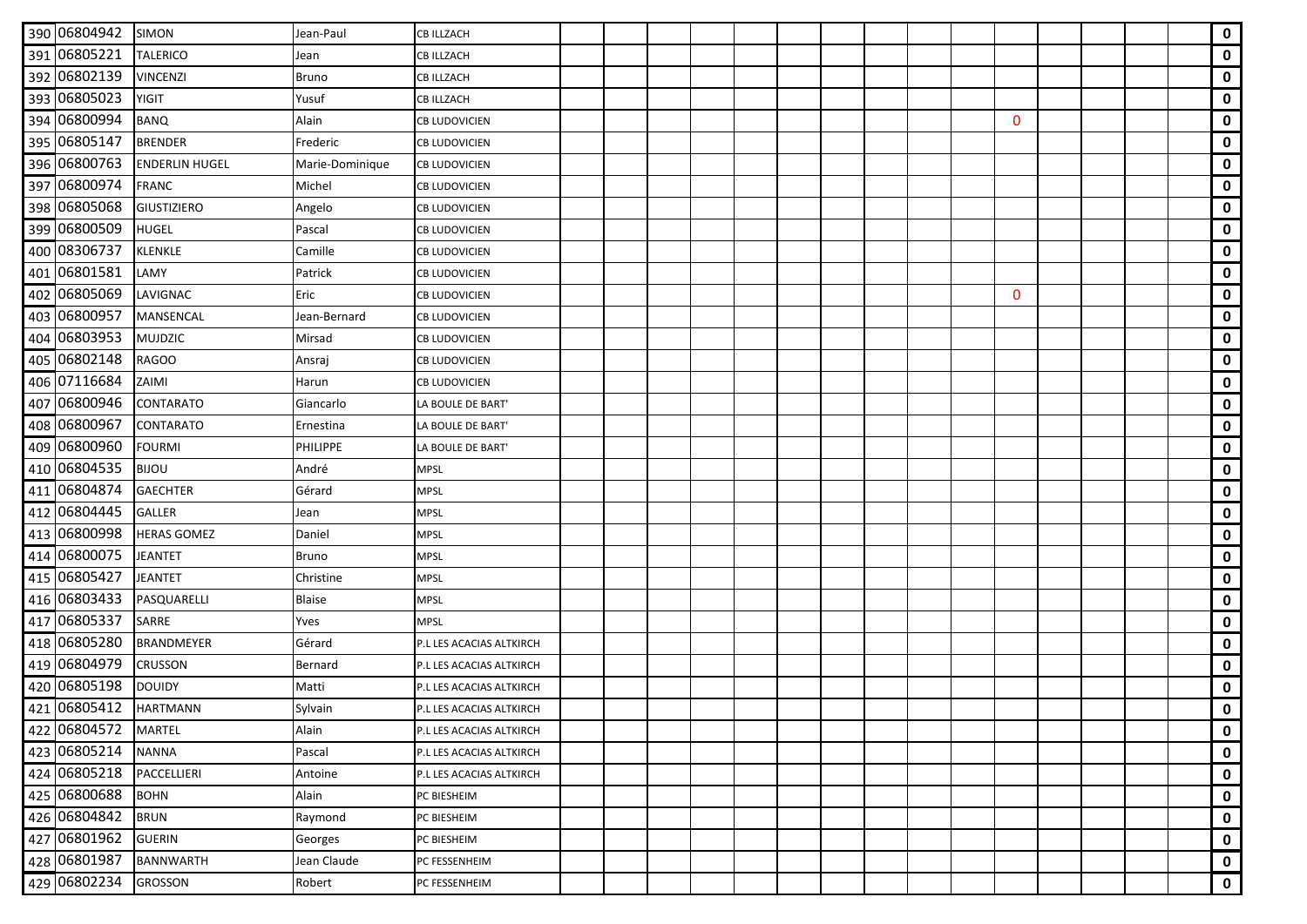| 430 06803614       | <b>KRZYZOWSKI</b>         | Armand       | PC FESSENHEIM   |  |  |  |  |  |  |   |  | $\mathbf 0$ |
|--------------------|---------------------------|--------------|-----------------|--|--|--|--|--|--|---|--|-------------|
| 431 06804674       | <b>LAUFS</b>              | Angelika     | PC FESSENHEIM   |  |  |  |  |  |  |   |  | $\mathbf 0$ |
| 432 06804631       | <b>MARCONNET</b>          | Nicole       | PC FESSENHEIM   |  |  |  |  |  |  |   |  | $\mathbf 0$ |
| 433 06805384       | <b>SCHACKEMY</b>          | Mireille     | PC FESSENHEIM   |  |  |  |  |  |  | 0 |  | $\mathbf 0$ |
| 434 06804675       | <b>SPAETH</b>             | Manfred      | PC FESSENHEIM   |  |  |  |  |  |  |   |  | $\mathbf 0$ |
| 435 06803320       | <b>STAMM</b>              | Jean Claude  | PC FESSENHEIM   |  |  |  |  |  |  |   |  | $\mathbf 0$ |
| 436 06805465       | <b>ELGTANY</b>            | Noradine     | PC GUEBWILLER   |  |  |  |  |  |  |   |  | $\mathbf 0$ |
| 437 06802653       | <b>FUCHS</b>              | Eric         | PC GUEBWILLER   |  |  |  |  |  |  |   |  | $\mathbf 0$ |
| 438 06800604       | <b>IMPERIALE</b>          | Mario        | PC GUEBWILLER   |  |  |  |  |  |  |   |  | $\mathbf 0$ |
| 439 06804724       | <b>LUPFER</b>             | Gérard       | PC GUEBWILLER   |  |  |  |  |  |  |   |  | $\mathbf 0$ |
| 440 06805013       | <b>PORFIRIO</b>           | Nicolas      | PC GUEBWILLER   |  |  |  |  |  |  |   |  | $\mathbf 0$ |
| 441 06805062       | <b>ROUGE DIT GAILLARD</b> | Christian    | PC GUEBWILLER   |  |  |  |  |  |  |   |  | $\mathbf 0$ |
| 442 06803623       | <b>WITTMER</b>            | Michel       | PC GUEBWILLER   |  |  |  |  |  |  |   |  | $\mathbf 0$ |
| 443 06804060       | <b>EVRARD</b>             | Olivier      | PC ISSENHEIM    |  |  |  |  |  |  |   |  | $\mathbf 0$ |
| 444 06804669       | <b>EVRARD</b>             | Philippe     | PC ISSENHEIM    |  |  |  |  |  |  |   |  | $\mathbf 0$ |
| 445 06804254       | <b>FLORES</b>             | Sébastien    | PC ISSENHEIM    |  |  |  |  |  |  |   |  | $\mathbf 0$ |
| 446 06805402       | <b>SANNER</b>             | Thierry      | PC ISSENHEIM    |  |  |  |  |  |  |   |  | $\mathbf 0$ |
| 447 06839260       | <b>VIKOR</b>              | Christiane   | PC ISSENHEIM    |  |  |  |  |  |  |   |  | $\mathbf 0$ |
| 448 06802832       | <b>ALTMEYER</b>           | Jean-Jacques | PC LES CIGOGNES |  |  |  |  |  |  |   |  | $\mathbf 0$ |
| 449 06804586       | <b>BLUM</b>               | Alain        | PC LES CIGOGNES |  |  |  |  |  |  |   |  | $\mathbf 0$ |
| 450 06833405       | CARSANA                   | Alain        | PC LES CIGOGNES |  |  |  |  |  |  |   |  | $\mathbf 0$ |
| 451 06804018       | <b>DEBSKI</b>             | Gilbert      | PC LES CIGOGNES |  |  |  |  |  |  |   |  | $\mathbf 0$ |
| 452 06800197       | <b>GADRET</b>             | Guy          | PC LES CIGOGNES |  |  |  |  |  |  |   |  | $\mathbf 0$ |
| 453 06801208       | <b>GIRARDOT</b>           | Marius       | PC LES CIGOGNES |  |  |  |  |  |  |   |  | $\mathbf 0$ |
| 454 06802295       | <b>LONGHI</b>             | Bernard      | PC LES CIGOGNES |  |  |  |  |  |  |   |  | $\mathbf 0$ |
| 455 06804907       | <b>MEDINA</b>             | Jean-Pierre  | PC LES CIGOGNES |  |  |  |  |  |  |   |  | $\mathbf 0$ |
| 456 06804973       | NAEGELEN                  | Hubert       | PC LES CIGOGNES |  |  |  |  |  |  |   |  | $\mathbf 0$ |
| 457 06804578       | <b>RECOLET</b>            | Patrick      | PC LES CIGOGNES |  |  |  |  |  |  |   |  | $\mathbf 0$ |
| 458 06804705       | <b>STELLA</b>             | Daniel       | PC LES CIGOGNES |  |  |  |  |  |  |   |  | $\mathbf 0$ |
| 459 06804906       | <b>WEBER</b>              | Chantal      | PC LES CIGOGNES |  |  |  |  |  |  |   |  | $\mathbf 0$ |
| 460 06803732       | CAPPELLANO                | Vincenzo     | PC RHIN         |  |  |  |  |  |  |   |  | $\mathbf 0$ |
| 461 06804322 MARRA |                           | Jean-Pierre  | PC RHIN         |  |  |  |  |  |  |   |  | $\mathbf 0$ |
| 462 06800978       | <b>MEGALI</b>             | Antonio      | PC RHIN         |  |  |  |  |  |  |   |  | $\mathbf 0$ |
| 463 06804043       | <b>MEGALI</b>             | Guiseppe     | PC RHIN         |  |  |  |  |  |  |   |  | $\mathbf 0$ |
| 464 06801539       | PETARDI                   | Luigi        | PC RHIN         |  |  |  |  |  |  |   |  | $\mathbf 0$ |
| 465 06802573       | POLIMENI                  | Giuseppe     | PC RHIN         |  |  |  |  |  |  |   |  | 0           |
| 466 06804966       | <b>RENTZ</b>              | Bertrand     | PC RHIN         |  |  |  |  |  |  |   |  | 0           |
| 467 06803321       | <b>RODOLFO</b>            | Alessandro   | PC RHIN         |  |  |  |  |  |  |   |  | $\mathbf 0$ |
| 468 06805092       | WIEDEMANN                 | Patrick      | PC SAUSHEIM     |  |  |  |  |  |  |   |  | $\mathbf 0$ |
| 469 05935987       | <b>BREUILLOT</b>          | Régine       | PC ST MARTIN    |  |  |  |  |  |  |   |  | $\mathbf 0$ |
|                    |                           |              |                 |  |  |  |  |  |  |   |  |             |